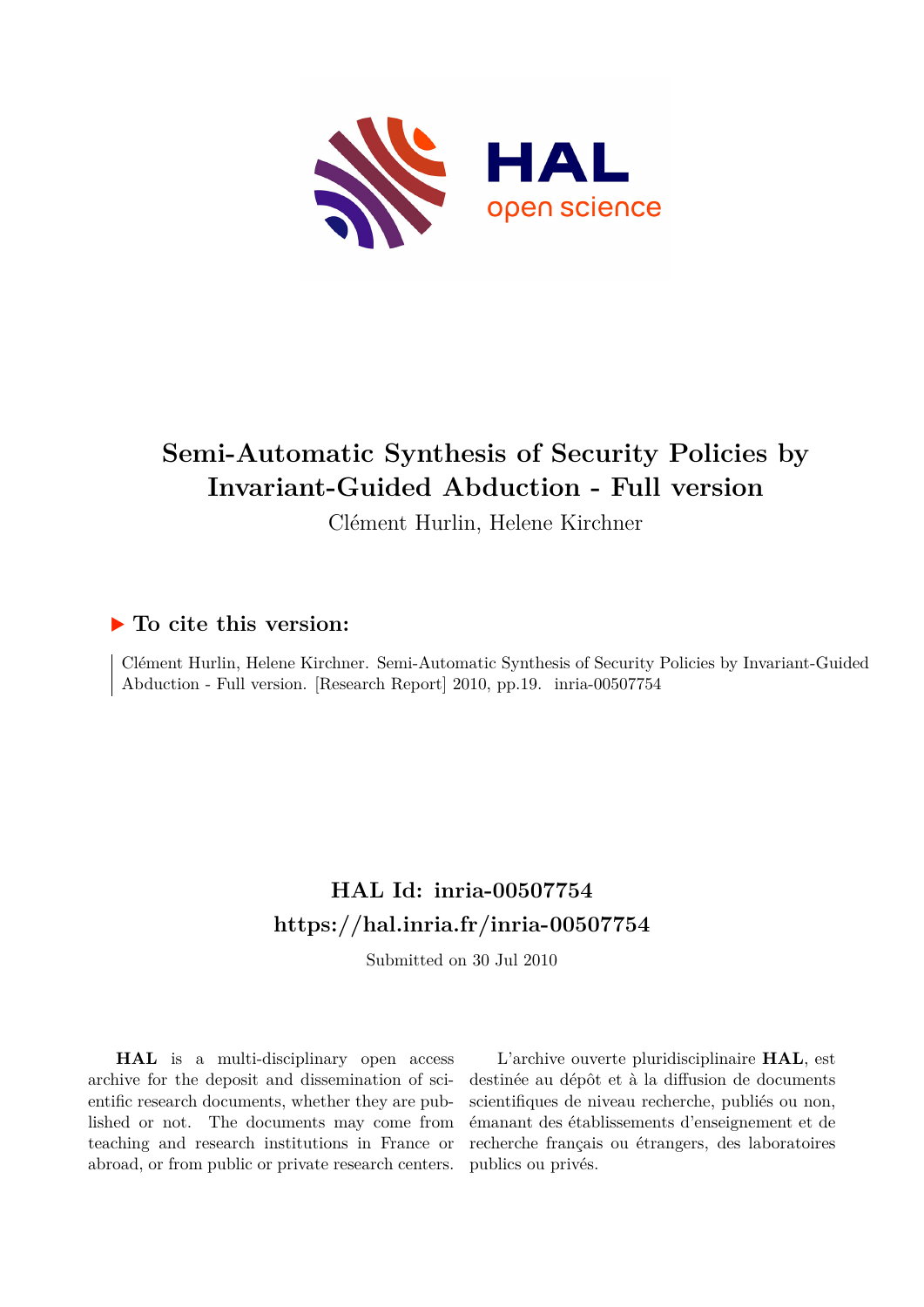## Semi-Automatic Synthesis of Security Policies by Invariant-Guided Abduction - Full version -

Clément Hurlin<sup>1,2</sup> and Hélène Kirchner<sup>1</sup>

1 INRIA Bordeaux – Sud-Ouest 351 avenue de la libération 33405 Talence, France

2 Microsoft R&D France 39 quai du Président Roosevelt 92130 Issy-les-Moulineaux, France

firstname.lastname@inria.fr

Abstract. We present a specification approach of secured systems as transition systems and security policies as constraints that guard the transitions. In this context, security properties are expressed as invariants. Then we propose an abduction algorithm to generate possible security policies for a given transition-based system. Because abduction is guided by invariants, the generated security policies enforce security properties specified by these invariants. In this framework we are able to tune abduction in two ways in order to: *(i)* filter out bad security policies and *(ii)* generate additional possible security policies. Invariant-guided abduction helps *designing* policies and thus allows using formal methods much earlier in the process of building secured systems. This approach is illustrated on role-based access control systems.

#### 1 Introduction

Security administration in large, open, distributed and heterogeneous environments has strongly motivated research on security policy specification and analysis, but is yet nowadays a challenge. There is a great amount of proposals for security languages and frameworks for access control and more generally security policies, but even with an expressive policy language, a user may have difficulty understanding the overall effects of a policy and may not foresee the consequences of composing several policies. To improve confidence, both logicbased languages and verification techniques have been set up, as well as security analysis concepts. Our approach is in the line of logic-based languages providing a well-understood formalism, amenable to verification, proof and analysis.

We specify secured systems as transition systems whose states record the relevant security information in the current environment, and whose transitions model their changes. Security policy authorisations guard the transitions. Guards are constraints that are solved in the current state. The transition occur only when the constraint is satisfied and the changes may take into account the solutions of the constraint. In this context, the system and the policy that restrict it are given separately, but share a common language. Contrary to close related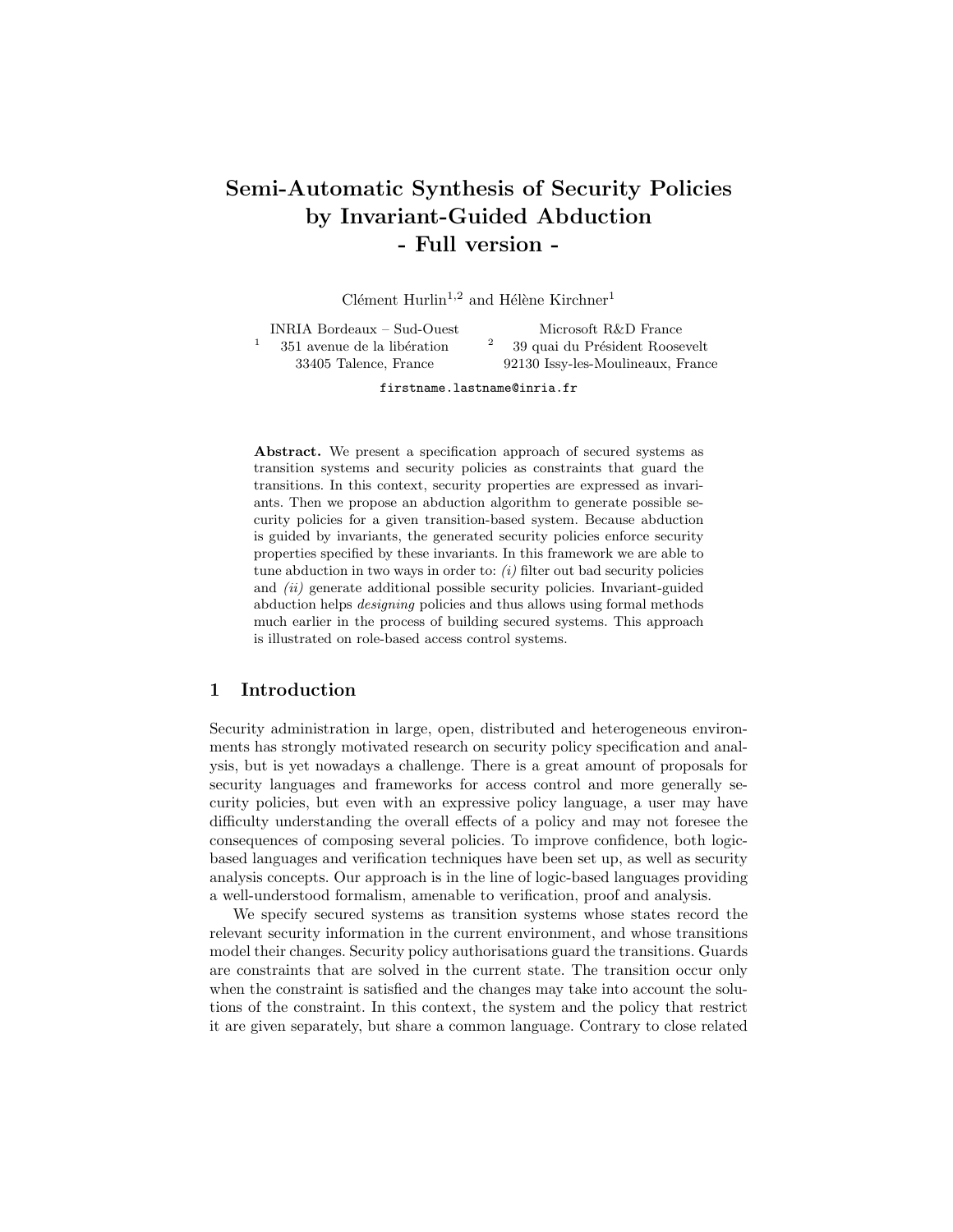work (such as TLA  $[16]$ ), this modular design allows to plug-in different security policies and to compare them. Transition rules and constraints are expressed in first-order logic. Many security properties can then be expressed as invariants of the transition system and verified: invariants are first-order formulae that should hold in any state of the system restricted by the policy.

Our main contribution is to show how to synthesise security policies that enforce given invariants. Using abduction, the method consists in trying to prove the desired properties - invariants - and inspecting failed proof attempts to guess security policies. While current approaches on security analysis use formal methods to validate already existing security policies, invariant-guided abduction helps designing policies and thus allows using formal methods much earlier in the process of building secured systems. The modular design of system and policy described above is essential for the abduction algorithm, that requires that the system's states and transitions are defined before generating policies. Our approach uses first-order deduction: it can be implemented in frameworks using transition systems and whose proof obligations can be discharged with sequent calculus (such as TLA [16] or B [3]).

In Sec. 2, we define secured systems and security policies using standard first-order logic. In Sec. 3, we show how to prove invariants of secured systems inductively. In Sec. 4, we present our abduction algorithm that proposes possible security policies satisfying by construction such invariants. We also provide some heuristics for choosing between different possibilities, when any. In Sec. 5, the synthesis method is illustrated on a role-based access control (RBAC) system. Finally, we discuss related work and give further perspectives in Sec. 6.

#### 2 Secured systems and security policies

In order to model security policies applied to a system, we choose to model the part of information in the system relevant to security as a state, the evolution of this information as a transition relation, and the policy as a constraint that restricts the transition relation.

For instance in a role-based access control (RBAC) [24, 12, 18] policy, the state is built from current information on users, sessions, roles, inheritance relation; the transition relation is defined from events like create a session or assign a role whose parameters are abstractly defined but should instantiate on actual users, sessions, roles... in the current state where the event occurs; the effect of a transition triggered by an event create a session is to modify the current state of information for instance by opening a session for a current user and giving him a list of actual roles. The security policy should constrain this transition to cases where the session is not yet opened and the actual roles are allowed for the current user in the current state where the event occurs.

In this approach the transition rules and the policy constraints are specified abstractly with first-order formulae but their evaluation is performed in a changing environment which is the current state of information in the system.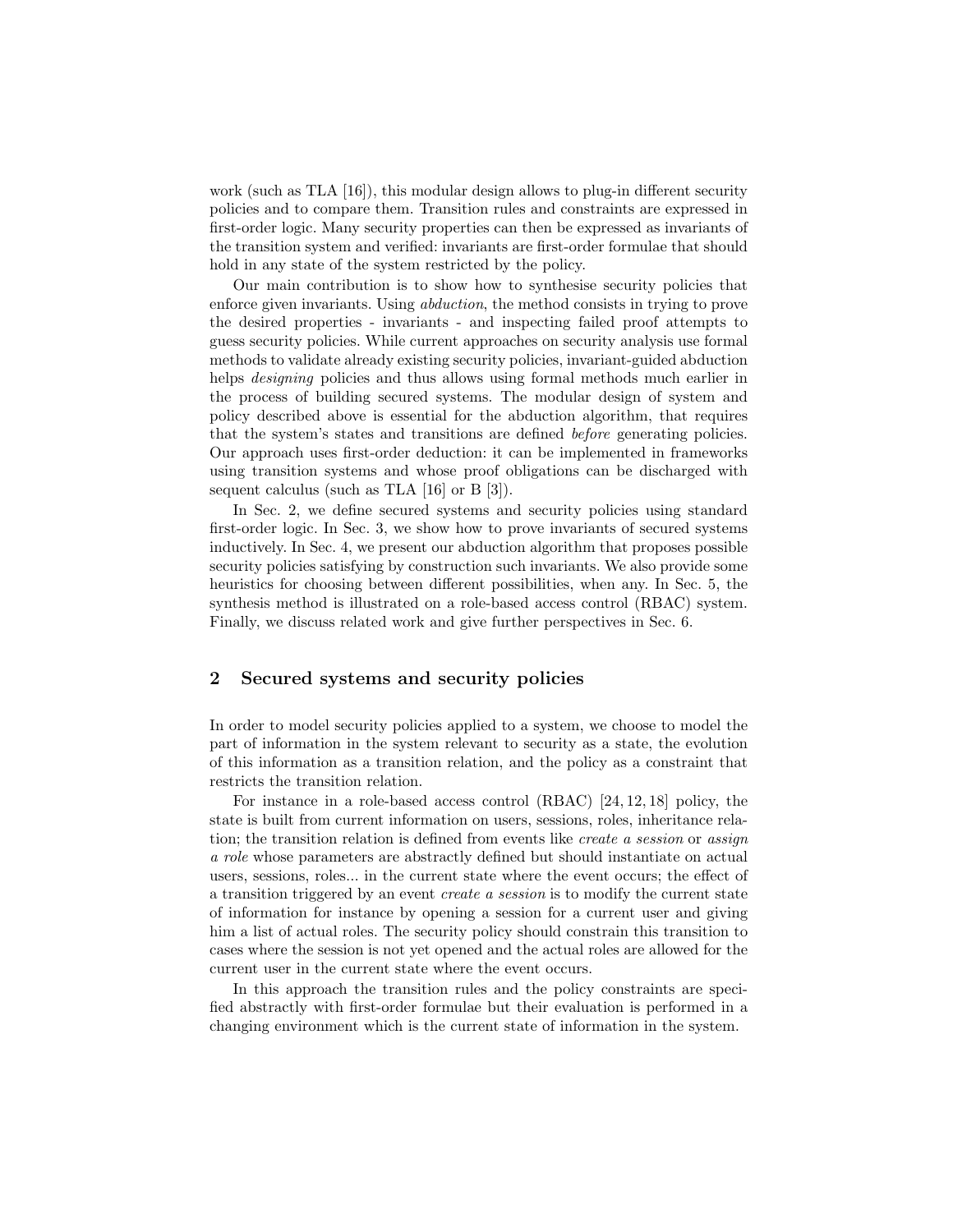A specification SP consists of a signature  $\Sigma = (\mathcal{S}, \mathcal{F}, \mathcal{P})$  with a set of sorts  $\mathcal{S},$ a set of functions  $\mathcal F$ , a set of predicates  $\mathcal P$ , together with a set of  $\Sigma$ -formulae  $\mathbb T$ . Because in this paper, the functions purpose is only to build events, we require: (1) S contains a sort Event, (2) functions and predicates do not have Event in their domains, and (3) functions all have Event as co-domain.

Lists of variables  $(x_1,...,x_n)$  are denoted simply  $\overline{x}$ ,  $f(\overline{x})$  (resp.  $p(\overline{y})$ ) denotes  $f(x_1,...,x_n)$  (resp.  $p(y_1,...,y_m)$ ) when f is a function of  $\Sigma$  of arity n, (resp. p is a predicate of arity m), and  $\overline{x} = \overline{x'}$  denotes component-wise equality of lists of variables.

For example, the specification of a RBAC system [24, 12, 18] can be given as follows:

> $\mathbf{r}$  $\overline{a}$

> $\int$

 $sorts \mathcal{S} \triangleq \left\{\begin{array}{l} User, Role, holes \\ Session, Event \end{array}\right\}$  predicates  $\mathcal{P} \triangleq$  $\sqrt{ }$  $\int$  $\overline{\mathcal{L}}$  $UR: User \times Role$  $user: Session \times User$  $role : Session \times Role$  $\leq$  : Role  $\times$  Role functions  $\mathcal{F} \triangleq$  $\sqrt{ }$  $\Bigg\}$  $\overline{\mathcal{L}}$  $createSession: User \times Session \times Roles \rightarrow Event$  $addActiveRole: User \times Session \times Role \rightarrow Event$  $dropActiveRole: User \times Session \times Role \rightarrow Event$  $deleteSession: User \times Session \rightarrow Event$  $assignRole: User \times Role \rightarrow Event$  $addInheritance: Role \times Role \rightarrow Event$  $\mathbf{A}$  $\overline{\mathcal{L}}$  $\Bigg\}$ theory  $\mathbb{T} \triangleq$  $\sqrt{ }$  $\Big\}$  $\overline{a}$  $\forall x.x \leq x$  $\forall x \ y \ z.x \leq y \land y \leq z \Rightarrow x \leq z$  $\forall x \ y.x \leq y \land y \leq x \Rightarrow x = y$  $\forall u \ r \ r'. \ UR(u,r) \wedge r' \leq r \Rightarrow \ UR(u,r')$  $\mathbf{A}$  $\overline{ }$  $\Big\}$  $\mathbb{SP}_{RBAC} \triangleq ((\mathcal{S}, \mathcal{F}, \mathcal{P}), \mathbb{T})$ 

To keep the specification small, we omit objects and operations, as well as administrative commands and review functions [18]. Predicate  $UR(u, r)$  indicates that role r is assigned to user u; user(s, u) (SU in [18]) indicates that user u opened session s;  $role(s, r)$  (SR in [18]) indicates the set of roles activated by session s' user; and  $\leq (INH \text{ in } [18])$  specifies the hierarchy between roles. Functions specify events. The theory states that  $\leq$  is an order and axiomatizes the hierarchy of roles.

The states of the system are first-order  $\mathbb{SP}\text{-interpretations } \mathcal{I}$  that map sorts and predicates into sets. We refer to [8] for the precise definitions. Because in this paper, functions only represent events, they do not appear in formulae and we can leave them uninterpreted.

Fig. 1 shows an  $\mathbb{SP}_{RBAC}$ -interpretation:  $\mathcal{I}_{RBAC}$ . It represents the state of a system where the set of users includes Bob, role Secretary is assigned to Bob, Bob opened session 0 and Bob associated roles Secretary and Worker with session 0.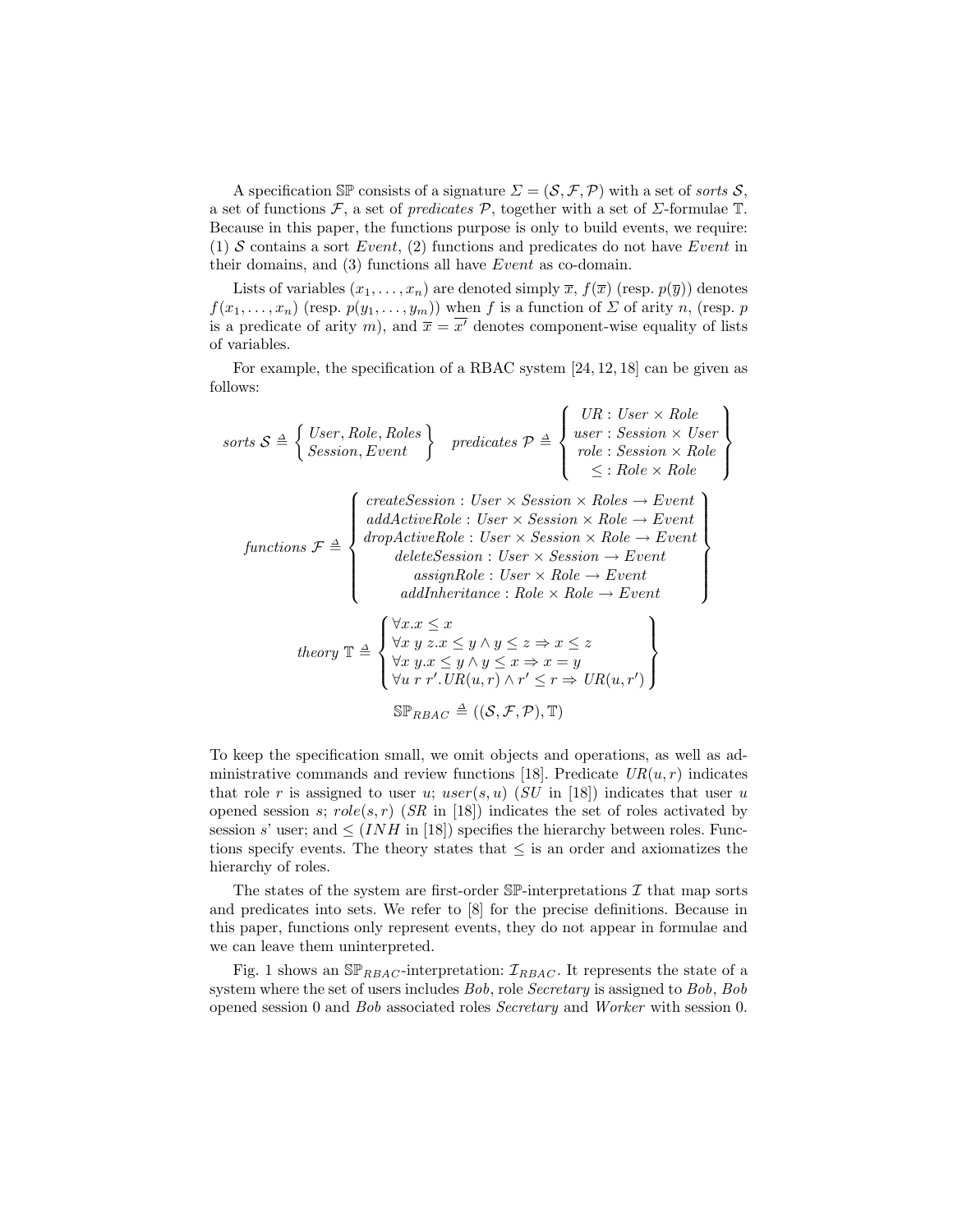$$
\mathcal{I}_{RBAC} \triangleq \left\{\n\begin{array}{l}\n\text{User} \mapsto \{\text{Alice}, \text{Bob}\} \\
\text{Role} \mapsto \{\text{Secretary}, \text{Worker}\} \\
\text{Session} \mapsto \mathbb{N} \\
\text{UR} \mapsto \{(\text{Alice}, \text{Worker}), (\text{Bob}, \text{Secretary})\} \\
\leq \mapsto \{(\text{Worker}, \text{Secretary})\} \\
\text{user} \mapsto \{(0, Bob)\} \\
\text{role} \mapsto \{(0, \text{Secretary}), (0, \text{Worker})\}\n\end{array}\n\right\}
$$

Fig. 1. Definition of a SP*RBAC* -interpretation: I*RBAC*

#### 2.1 Transitions

The transition rules of the system describe the evolution of the states when specific events occur.

**Definition 1 (Transition rule).** A transition rule (or simply rule) over a specification  $\mathbb{S} \mathbb{P}$  is a pair " $f(\overline{x})$  *:* action" where:

- 1.  $f(\overline{x})$  is called the pattern and variables in  $\overline{x}$  are called parameters;
- 2. action is a  $\bullet$ -separated list of atomic actions of the form  $p(\overline{y}) \mid \phi$  or  $\neg p(\overline{y}) \mid \phi$ . In an action  $p(\bar{y}) | \phi$ , some variables in  $\bar{y}$  may be parameters, and  $\phi$ 's free variables must occur in  $\overline{x} \cup \overline{y}$  (similarly for negated atomic actions). Given a transition rule r, we denote by pattern(r) (resp.  $action(r)$ ) the pattern (resp. the action) of r.

The separator between actions (•) can be understood as a conjunction: the effect of  $act_1 \bullet act_2$  is the effect of performing  $act_1$  and  $act_2$ . Intuitively, the atomic action  $p(\bar{y}) | \phi$  (resp.  $\neg p(\bar{y}) | \phi$ ) means that the interpretation of predicate p is made true (resp. false) for instances of free variables in  $\overline{y}$  that satisfy  $\phi$ . When  $\phi$  is the true formula  $\top$ , we simply write  $p(\overline{y})$  instead of  $p(\overline{y})$  |  $\top$ .

A transition rule  $f(\overline{x})$ : *action* is triggered when a specific event  $f(\overline{t})$  occurs: this event is an instance of the rule's pattern by a substitution that must instantiate all parameters by constants.

In order to express easily the relation between two consecutive interpretations (given later in Def. 3), we assume that for any transition rule, for any predicate p, p appears at most once in the event's action (similarly for  $\neg p$ ). This is not a real restriction, because an action of the form  $p(\overline{y_0}) | \phi \bullet p(\overline{y_1}) | \psi$  can be written as  $p(\overline{y}) | (\overline{y} = \overline{y_0} \wedge \phi) \vee (\overline{y} = \overline{y_1} \wedge \psi).$ 

As an example, Fig. 2 lists the transitions for the role-based access control system (RBAC).

For later developments, we need to formalise that actions reflect the effect of a transition on a state. We do this by specifying the relation between a given state and its successor with a first-order formula built from the transition rule's actions. This relation consists of three parts: facts set to true, facts set to false, and facts unchanged.

Before giving the relation between consecutive states in details, we define the semantics of these relations. This semantics is adapted from TLA [16]. Given two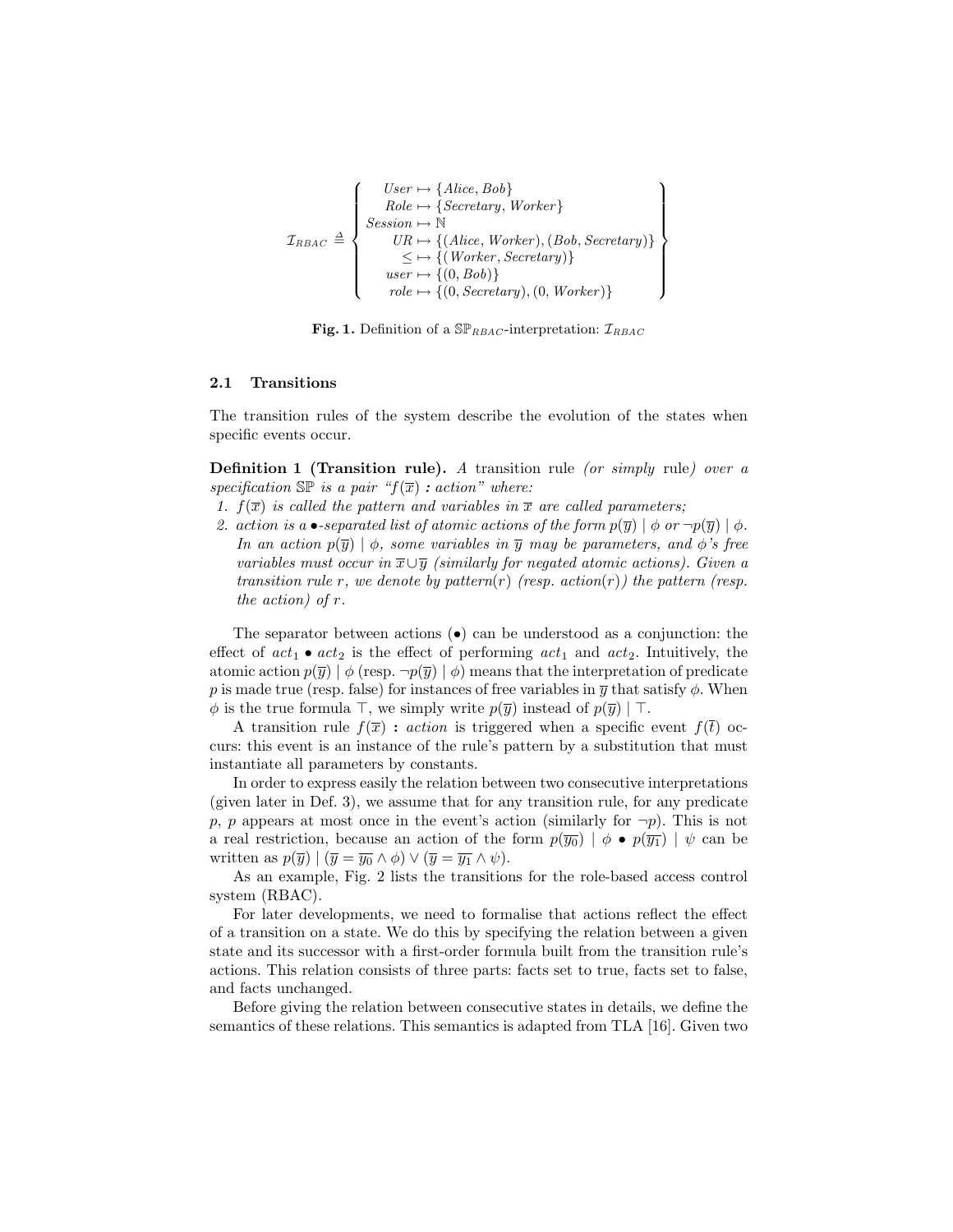```
createSession(u, s, rs): user(s, u) \bullet role(s, r_0) | r_0 \in rsaddActiveRole(u, s, r) : role(s, r)dropActiveRole(u, s, r) : \neg role(s, r)deleteSession(u, s) : \neg user(s, u) \bullet \neg role(s, r_0)assignRole(u, r) : UR(u, r)addInheritance(r_0, r_1) : r_0 \leq r_1
```


consecutive states  $\mathcal I$  and  $\mathcal I'$ , we follow TLA's convention of using non-primed (resp. primed) formulae to indicate formulae interpreted  $w.r.t. \mathcal{I}$  (resp.  $\mathcal{I}'$ ).

Definition 2 (Two-states relations and their interpretation). Let  $\mathcal I$  and  $\mathcal I'$  be two SP-interpretations. A two-states relation on  $\mathcal I$  and  $\mathcal I'$  is a formula that can contain both non-primed and primed predicates. Non-primed predicates are interpreted by  $\mathcal I$  while primed predicates are interpreted by  $\mathcal I'$ . Formally:

> $\mathcal{I};\mathcal{I}'\models p(t_1,\ldots,t_n)$  iff  $\mathcal{I}(p)(t_1,\ldots,t_n)=\top$  $\mathcal{I};\mathcal{I}'\models p'(t_1,\ldots,t_n)$  iff  $\mathcal{I}'(p)(t_1,\ldots,t_n)=\top$  $\mathcal{I};\mathcal{I}'\models \neg p(t_1,\ldots,t_n)$  iff  $\mathcal{I}(p)(t_1,\ldots,t_n)=\bot$  $\mathcal{I};\mathcal{I}'\models \neg p'(t_1,\ldots,t_n)$  iff  $\mathcal{I}'(p)(t_1,\ldots,t_n)=\bot$

where the  $t_i$ 's are variables or constants. Connectors and quantifiers interpretations are similar to the single-state case. As before we leave functions uninterpreted, because our formulae do not include function symbols (even though we use functions to represent events).

We write  $\phi'$  to denote formula  $\phi$  where all predicates have been primed. The formula  $\phi'$  can also be seen as a formula in temporal logic where, instead of priming predicates, they would be enclosed by a next operator X.

To simplify the generation of the relation between two consecutive states (see Def. 3), we suppose that actions are put in some normal form. Given a transition rule  $f(\overline{x})$ : action, action is normalised iff for any  $p(\overline{y}) | \phi$  appearing in action, we have  $\overline{y} \cap \overline{x} = \emptyset$  (similarly for negated actions). Actions are normalised using the following rewrite system:

| $p(\overline{y_0}, x, \overline{y_1}) \mid \phi \rightarrow p(\overline{y_0}, y, \overline{y_1}) \mid y = x \land \phi$           | where $y$ is a fresh variable |
|-----------------------------------------------------------------------------------------------------------------------------------|-------------------------------|
| $\neg p(\overline{y_0}, x, \overline{y_1}) \mid \phi \rightarrow \neg p(\overline{y_0}, y, \overline{y_1}) \mid y = x \land \phi$ | where $y$ is a fresh variable |

Definition 3 (Relation between consecutive states). The relation between a  $\mathbb{S} \mathbb{P}$ -interpretation  $\mathcal I$  and its successor  $\mathcal I'$  after a transition r is a first-order formula denoted by relation(r). built by inspecting the effect of action(r) on predicates declared in SP. Let r be " $f(\overline{x})$ : act". For each predicate  $p: S_1 \times \cdots \times S_m$ declared in  $\mathbb{SP}$ , we define:

$$
relation_p(r) \triangleq \begin{cases} \forall \overline{y}.\phi \Rightarrow p'(\overline{y}) \text{ if } p(\overline{y}) \mid \phi \in act \\ \top & \text{if } p(\overline{y}) \mid \phi \notin act \end{cases}
$$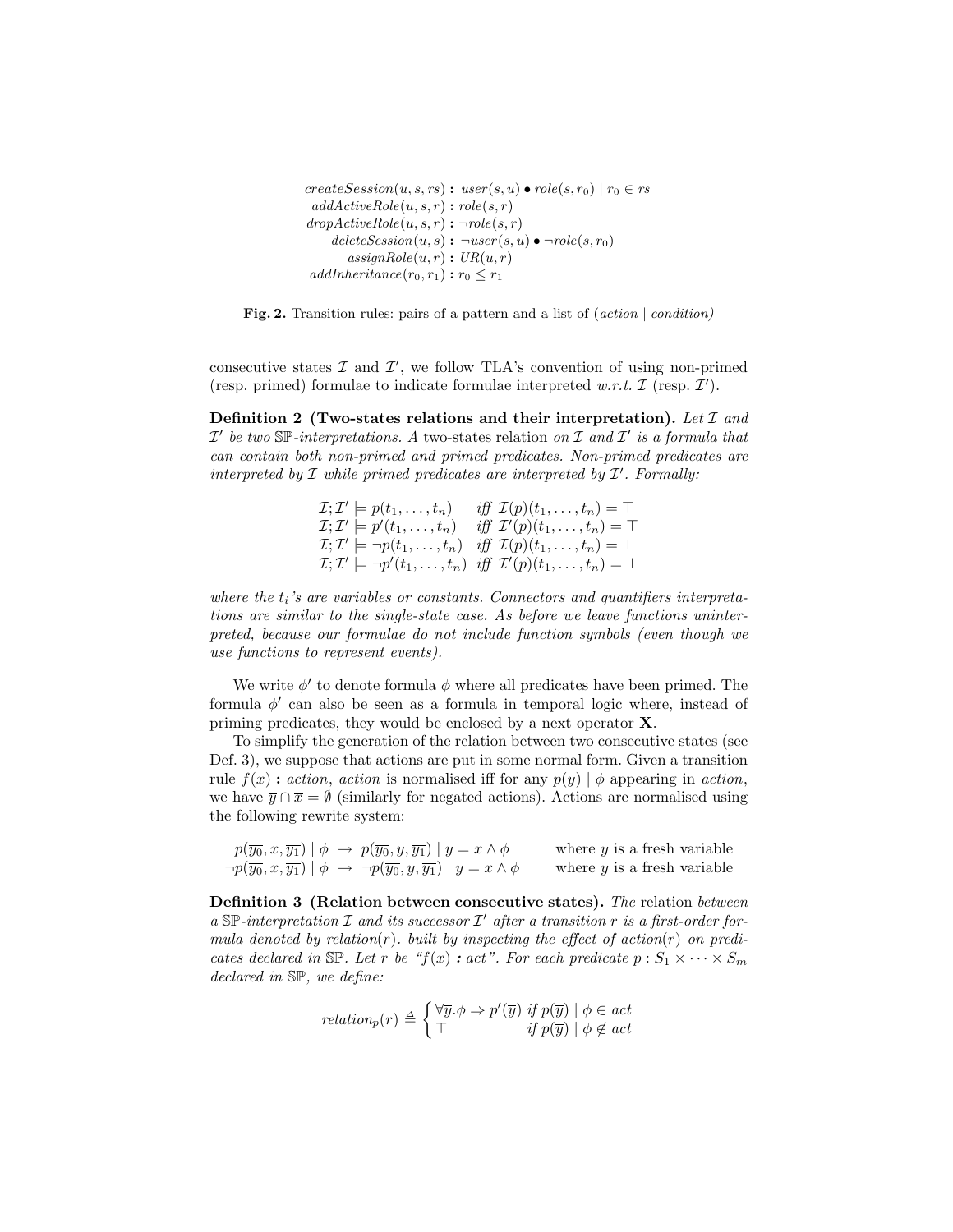$$
relation_p^{\neg}(r) \triangleq \begin{cases} \forall \overline{y}.\phi \Rightarrow \neg p'(\overline{y}) \text{ if } \neg p(\overline{y}) \mid \phi \in act \\ \top & \text{ if } \neg p(\overline{y}) \mid \phi \notin act \end{cases}
$$

$$
relation_p^{equiv}(r) \triangleq \begin{cases} \forall \overline{y}.\neg \phi \land \neg \psi \Rightarrow (p'(\overline{y}) \Leftrightarrow p(\overline{y})) \\ \forall \overline{y}.\neg \phi \Rightarrow (p'(\overline{y}) \Leftrightarrow p(\overline{y})) \\ \forall \overline{y}.\neg \phi \Rightarrow (p'(\overline{y}) \Leftrightarrow p(\overline{y})) \\ \forall \overline{y}.\neg \phi \Rightarrow (p'(\overline{y}) \Leftrightarrow p(\overline{y})) \\ \forall p(\overline{y}) \mid \phi \in act \text{ and } \neg p(\overline{y}) \mid \psi \notin act \end{cases}
$$

$$
relation_p^{equiv}(r) \triangleq \begin{cases} \forall \overline{y}.\neg \psi \Rightarrow (p'(\overline{y}) \Leftrightarrow p(\overline{y})) \\ \forall \overline{y}.\neg \psi \Rightarrow (p'(\overline{y}) \Leftrightarrow p(\overline{y})) \\ \forall \overline{y}.p'(\overline{y}) \Leftrightarrow p(\overline{y}) \\ \forall \overline{y}.p'(\overline{y}) \mid \phi \notin act \text{ and } \neg p(\overline{y}) \mid \psi \notin act \end{cases}
$$

Above, as explained in Def. 2, predicate  $p'$  is interpreted as predicate p in inter $pretation I'. Finally, the relation between two consecutive states is:\n\n $\begin{bmatrix}\n\frac{1}{2} & \frac{1}{2} \\
\frac{1}{2} & \frac{1}{2} \\
\frac{1}{2} & \frac{1}{2}\n\end{bmatrix}$$ 

 $relation(r) \triangleq \exists \overline{x}.\bigwedge_{p \in \mathbb{SP}}relation_p(r) \wedge relation_p^-(r) \wedge relation_p^{equiv}(r)$ 

For later convenience, we define:

$$
\begin{array}{rcl}\n\text{quantifiers}(r) & \triangleq & \exists \overline{x} \\
\text{relation}_{\overline{x}}^{updt}(r) & \triangleq & \bigwedge_{p \in \mathbb{SP}} \text{relation}_p(r) \land \text{relation}_p^-(r) \\
\text{relation}_{\overline{x}}(r) & \triangleq & \bigwedge_{p \in \mathbb{SP}} \text{relation}_p(r) \land \text{relation}_p^-(r) \land \text{relation}_p^{equiv}(r)\n\end{array}
$$

#### 2.2 Secured Systems

In our framework, transition systems over structures are simply called *systems*. Security policies restrict possible transitions to obtain secured systems. This section defines these components.

**Definition 4 (System).** Given a specification  $\mathbb{SP}$ , a formula init representing initial conditions, and a set  $\tau$  of transition rules; the system  $\mathfrak{S} = |\mathbb{SP}, init, \tau|$  is the transition system such that:

- the set of initial states is:  $\{I_0 | I_0 \text{ is an } \mathbb{SP}\text{-}structure and } I_0 \models \text{init}\}.$
- $-$  the transition relation  $\stackrel{evt}{\longrightarrow}$  is such that, for any event evt = σ(pattern(r)) with  $r \in \tau$ ,  $\mathcal{I} \xrightarrow{evt} \mathcal{I}'$  whenever  $\mathcal{I}; \mathcal{I}' \models \sigma(\text{relation}(r)).$

**Definition 5 (Security policy).** Given a specification  $\mathbb{SP}$ , a security policy  $\wp$ is a function that maps all patterns to SP-formulae. Given a SP-interpretation I, a policy  $\wp$ , a transition rule r, and an event  $\mathrm{evt} = \sigma(f(\overline{x})) = \sigma(\mathrm{pattern}(r)),$ evt is authorised by  $\wp$  in  $\mathcal I$  iff  $\mathcal I \models \sigma(\wp(f(\overline{x})))$  holds.

Fig. 3 shows how to define policy  $\wp_{RBAC}$  for the RBAC system given before. Let us suppose that the event  $createSession(Alice, 0, \{Secretary, Worker\})$ occurs in an RBAC system whose state is interpretation  $\mathcal{I}_{RBAC}$  given in Fig. 1. The policy checks if the following holds:

$$
\mathcal{I}_{RBAC} \models \left( \begin{array}{c} \forall u_0.\neg user(0, u_0) \land \forall r_0.\neg role(0, r_0) \\ \land \forall r_0.r_0 \in \{Secretary, \textit{Worker}\} \Rightarrow \textit{UR(Alice}, r_0) \end{array} \right)
$$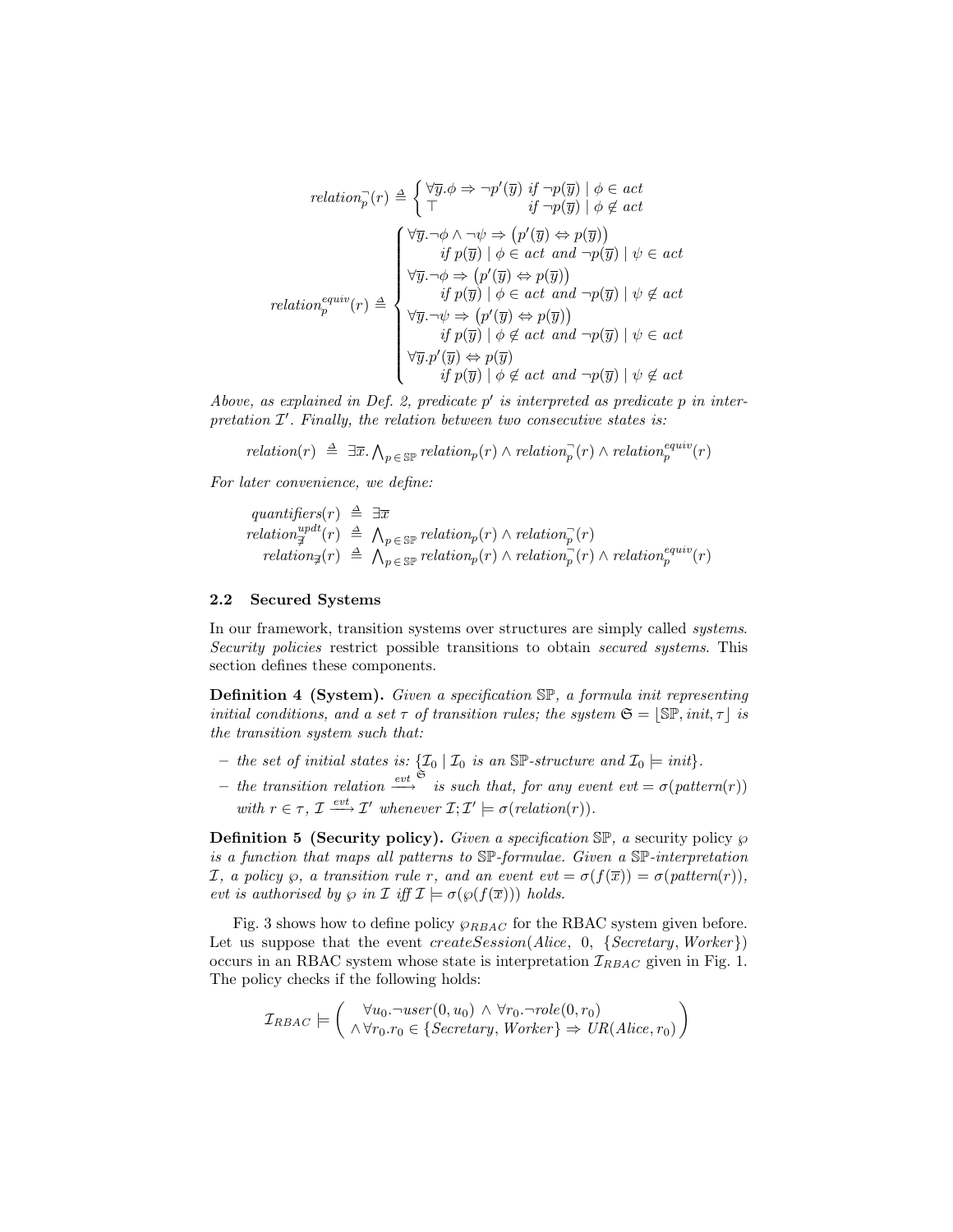$$
\varrho_{RBAC} \triangleq \left\{\n\begin{array}{l}\n\text{createSession}(u, s, rs) \rightarrow \left(\n\begin{array}{l}\n\forall u_0 \neg user(s, u_0) \land \forall r_0 \neg role(s, r_0) \\
\land \forall r_0 \neg role(s, r_0)\n\end{array}\n\right) \\
\text{qaddActiveRole}(u, s, r) \rightarrow \text{user}(s, u) \land \text{UR}(u, r) \\
\text{dropActiveRole}(u, s, r) \rightarrow \text{user}(s, u) \land \text{role}(s, r) \\
\text{deleteSession}(u, s) \rightarrow \text{user}(s, u) \\
\text{assignRole}(u, r) \rightarrow \top \\
\text{addInheritance}(r_0, r_1) \rightarrow \neg(r_1 \leq r_0)\n\end{array}\n\right\}
$$

Fig. 3. Policy for RBAC

But this does not hold, because  $user(0, Bob)$  in  $\mathcal{I}_{RBAC}$  contradicts the first conjunct. Having 1 as *createSession*'s second parameter in the event would make it hold.

**Definition 6 (Secured system).** Given a system  $\mathfrak{S} = |\mathbb{SP}, init, \tau|$  and a policy  $\wp$ , we denote by  $\mathfrak{S}_{|\wp} = [\mathbb{S}\mathbb{P}, \text{init}, \tau]_{\wp}$  the  $\wp$ -secured system built from  $\mathfrak{S}$ .  $\mathfrak{S}_{|\wp}$ is the transition system such that:

- the set of initial states is:  $\mathcal{I}_0 | \mathcal{I}_0$  is an SP-structure and  $\mathcal{I}_0 \models init$
- $-$  the transition relation  $\stackrel{evt}{\longrightarrow}$ <sup>*⊗*</sup> is such that, for any event evt = σ(pattern(r)) with  $r \in \tau$ :

 $\mathcal{I} \xrightarrow{evt} \overset{\mathfrak{S}}{\longrightarrow} \mathcal{I}' \quad iff \quad \mathcal{I} \xrightarrow{evt} \overset{\mathfrak{S}}{\longrightarrow} \mathcal{I}' \ \wedge \ \mathcal{I} \models \sigma(\wp(\mathit{pattern}(r)))$ 

Let  $\stackrel{*}{\longrightarrow} \frac{\mathfrak{S}}{\wp}$  denote the reflexive transitive closure of this transition relation.

#### 3 Invariants of Secured Systems

Because secured systems are transition systems, they support reasoning about temporal formulae, in particular invariants. Formally, given a secured system  $\mathfrak{S}_{|\wp} = [\mathfrak{S}, \text{init}, \tau]_{\wp}$ , formula  $\phi$  is an invariant of  $\mathfrak{S}_{|\wp}$  (written  $\mathfrak{S}_{|\wp} \models \Box \phi$ ) if for any initial state  $\mathcal{I}_0$ ,  $\mathcal{I}_0 \models \phi$  and  $\forall \mathcal{I}.\mathcal{I}_0 \stackrel{*}{\longrightarrow} \mathcal{I} \Rightarrow \mathcal{I} \models \phi$ . Like in TLA, an invariant can be checked inductively i.e. by checking that it is true in the initial state and it is preserved by every step of the transition system. In Definition 3, we wrote the relation that exists between  $\mathcal I$  and  $\mathcal I'$  when  $\mathcal I \xrightarrow{\sigma (pattern(r))} \mathcal I'$ : it is relation<sub>7</sub>(r). Furthermore, the security policy forces  $\mathcal{I} \models \sigma(\wp(\text{pattern}(r)))$  to hold. By generalizing over all possible events (*i.e.* over  $\sigma$ ), we have to prove:  $init \Rightarrow \phi$  and for any  $r \in \tau$ :

$$
\phi \land \big[ \mathit{quantifiers}(r). \mathit{relation}_{\vec{\boldsymbol{\beta}}}(r) \land \wp(\mathit{pattern}(r)) \big] \Rightarrow \phi' \qquad \text{(INV)}
$$

Using this method, we can prove that the RBAC system shown before, secured by policy  $\wp_{RBAC}$ , enforces the invariant that sessions are either unassigned or assigned to a unique user:

$$
\forall s. (\forall u. \neg user(s, u)) \lor (\exists! \ u. user(s, u))
$$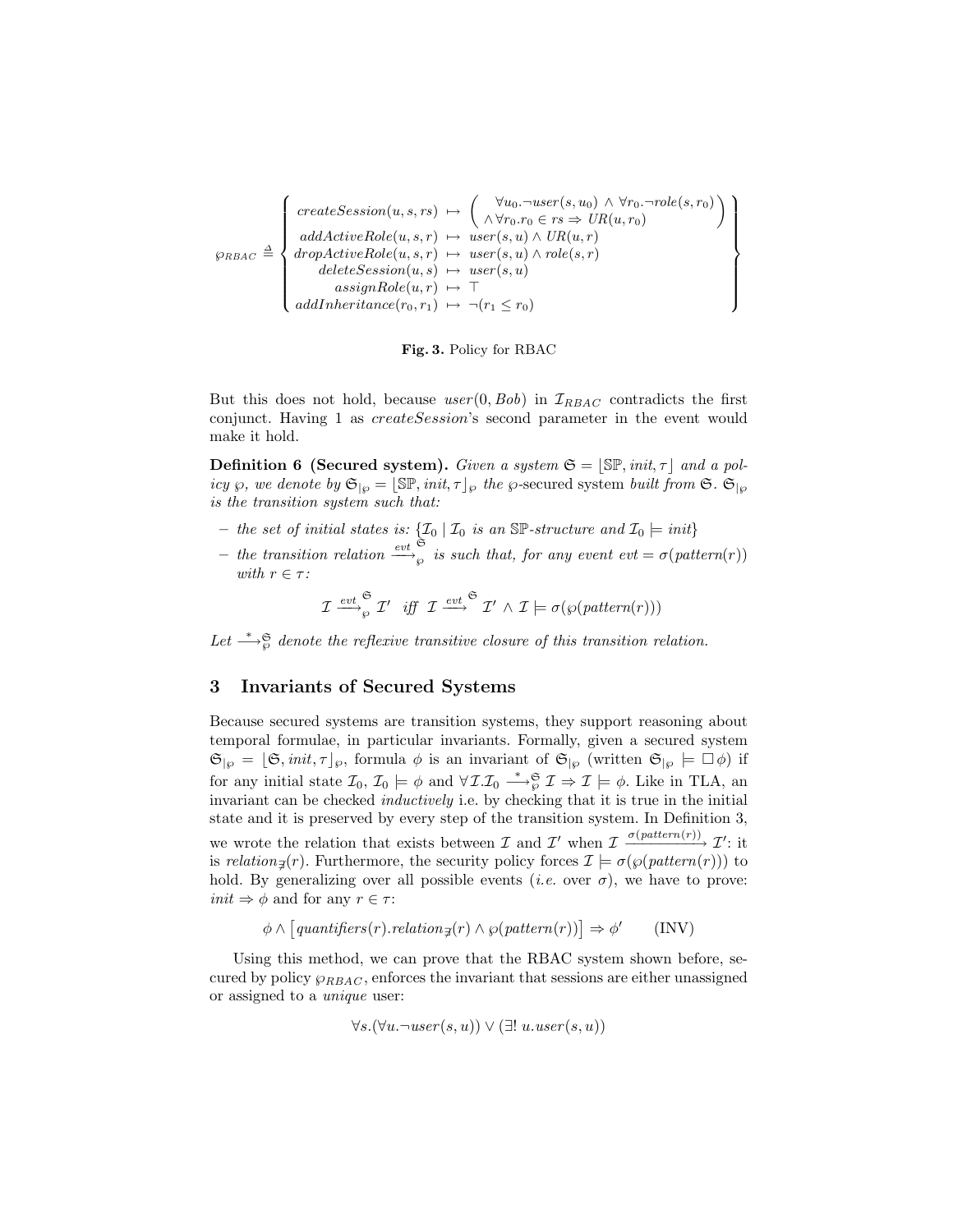For example, to prove that Fig. 2's transition rule *createSession* preserves this invariant,we have to prove:

$$
\forall s_0. (\forall u_0. \neg user(s_0, u_0)) \lor (\exists! u_0. user(s_0, u_0))
$$
\n
$$
\land \exists u \ s \ rs.
$$
\n
$$
user'(s, u) \land \forall r_0. r_0 \in rs \Rightarrow role'(s, r_0)
$$
\n
$$
\land \forall s_0 u_0. s_0 \neq s \lor u_0 \neq u \Rightarrow (user'(s_0, u_0) \Leftrightarrow user(s_0, u_0))
$$
\n
$$
\land \forall s_0 r_0. s_0 \neq s \lor r_0 \notin rs \Rightarrow (role'(s_0, r_0) \Leftrightarrow role(s_0, r_0))
$$
\n
$$
\land \forall u_0 r_0. UR'(u_0, r_0) \Leftrightarrow UR(u_0, r_0)
$$
\n
$$
\land \left(\forall u_0. \neg user(s, u_0) \land \forall r_0. \neg role(s, r_0)\right)
$$
\n
$$
\land \left(\forall v_0. \neg user(s, u_0) \land \forall r_0. \neg role(s, r_0)\right)
$$
\n
$$
\lor s_0. (\forall u_0. \neg user'(s_0, u_0)) \lor (\exists! u_0. user'(s_0, u_0))
$$
\n
$$
\downarrow \phi'
$$

This implication can be proven with any theorem prover that accepts firstorder logic with equality and set theory. Alternatively, the RBAC system and its security policy can be encoded in TLA [16] or B [3], and this invariant can be proven using these tools.

#### 4 Abduction algorithm

In this section, we present our abduction algorithm. In Sec. 4.1, we show a standard abduction algorithm for first-order logic and sequent calculus based on Mayer and Pirri [19]. In Sec. 4.2, we show how our application domain helps in selecting good candidate security policies<sup>3</sup> for abduction, then in Sec. 4.3, we show how it helps generating additional candidates.

We assume here that we have a proof search procedure in first-order logic. Given  $\mathbb{SP} = (\Sigma, \mathbb{T})$ , we write  $\phi \vdash_{\mathbb{SP}} \psi$  to denote that  $\phi$  and the theory  $\mathbb{T}$  entail  $\psi$ . We omit the SP subscript when it is clear from the context. We require the proof search procedure to be correct  $w.r.t. \models, i.e.:$ 

if 
$$
\phi \vdash_{(\Sigma,\mathbb{T})} \psi
$$
 then  $\mathbb{T} \models \phi \Rightarrow \psi$ 

#### 4.1 Abduction Problem

An abduction problem in our application domain is a triple  $\langle \mathbb{SP}; \tau; \phi \rangle$  where  $\phi$  is an invariant that should be respected by any system  $\mathfrak{S} = |\mathbb{SP}, init, \tau|$ . A solution to this abduction problem is a policy  $\wp$  that associates to each transition rule  $r \in \tau$  a SP-formula such that transitions of any secured system  $\mathfrak{S}_{\vert \varphi}$  preserves  $\phi$ . This means that for any  $r \in \tau$ ,  $\wp$  must satisfy:

$$
\phi \land \big(quantifiers(r).relation_{\vec{\boldsymbol{\beta}}}(r) \land \wp(\mathit{pattern}(r)) \big) \Rightarrow \phi'
$$

<sup>3</sup> Abduction is mainly used in the AI community, where the term *explanation* denotes abducted formulae. In this paper, however, we prefer the term "candidate policy" or "candidate".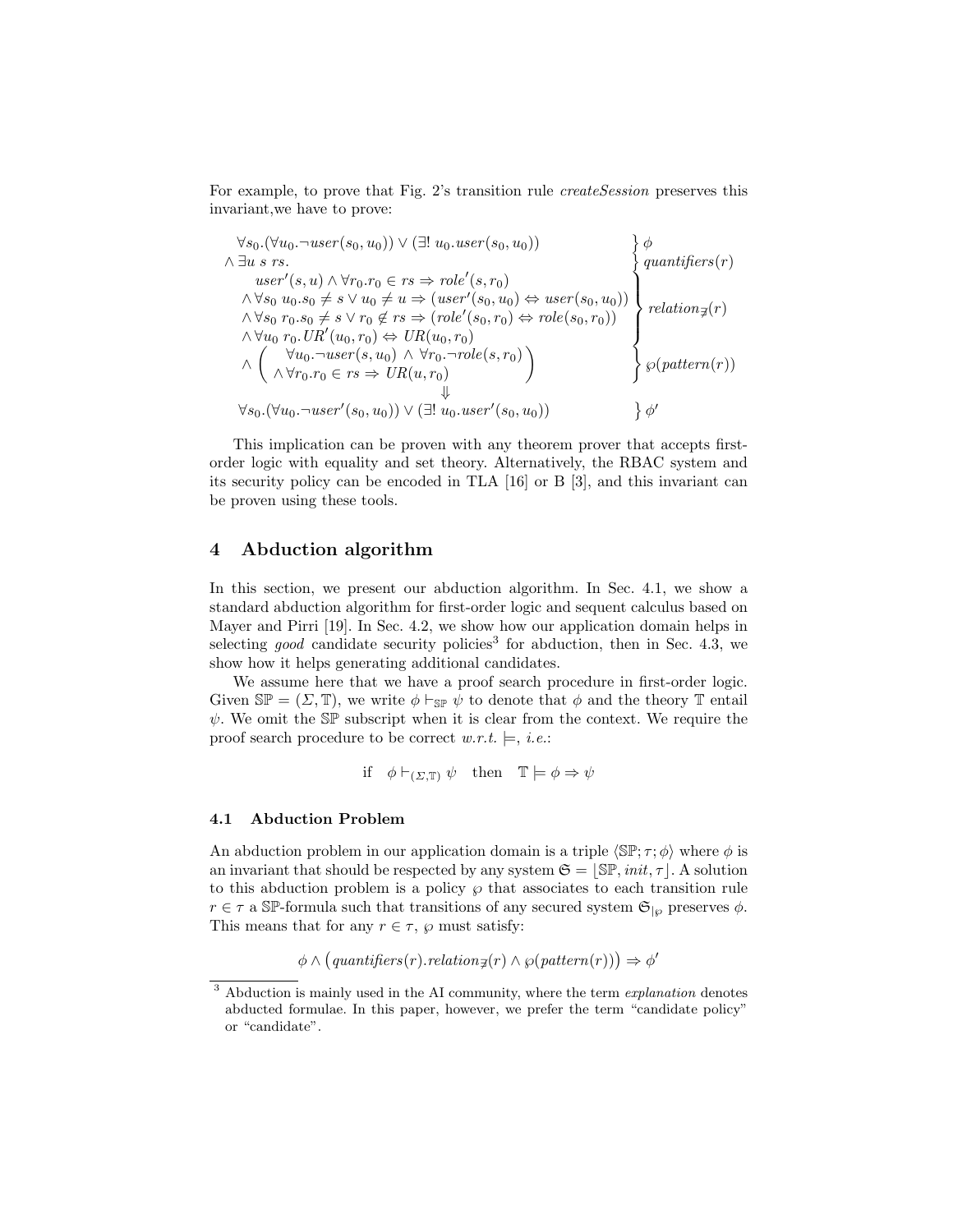Following Mayer and Pirri [19], we use unfinished proofs in classical natural deduction (specifically NK [13]) to find an appropriate  $\wp(pattern(r))$  above. A sequent  $\varsigma$  in natural deduction is a construct of the form  $\psi_1,\ldots,\psi_n \vdash \xi$  where  $\psi_1,\ldots,\psi_n$  are *hypotheses* and  $\xi$  is the *goal*. In other terms, such a sequent can be interpreted as the implication  $\psi_1 \wedge \cdots \wedge \psi_n \Rightarrow \xi$ . With  $\Gamma$  ranging over sets of formulae, we sometimes write sequents  $\Gamma \vdash \xi$ .

Given a sequent, proof trees are built using inference rules [13]. In a proof tree, a leaf is closed if it is an axiom. Otherwise it is open. We say that a formula  $\psi$  is the candidate policy of an open leaf  $\zeta$ , if adding  $\psi$  to  $\zeta$ 's hypotheses closes  $\zeta$ . Usually [19], a candidate policy of an open leaf  $\varsigma$  is  $\varsigma$ 's goal or the negation of an hypothesis of ς. This definition of candidate policy, however, is too coarse for our application domain. That is why we add contexts in order to complete candidate policies with the part of the hypotheses involving non-parameter variables:

**Definition 7 (Context of a formula).** Given a transition rule  $r$ , a sequent  $\psi_1,\ldots,\psi_n \vdash \xi$ , and a formula  $\varphi$ ; the context of  $\varphi$  in  $\psi_1,\ldots,\psi_n \vdash \xi$  (written  $ctx(r, \{\psi_1, \ldots, \psi_n\}, \varphi))$  is a formula of the form  $Q_1 x_1 \ldots Q_n x_n \ldotp \zeta \Rightarrow \varphi$  such that (1)  $\zeta$  is a conjunction of the formulae  $\psi_i$  ( $1 \leq i \leq n$ ) that contain  $\varphi$ 's variables that are not parameters of rule r and (2)  $Q_1 x_1, \ldots, Q_n x_n$  quantify over those variables.

For example, given  $r = createSession(u, s, rs)$ , we have:

 $ctx(r, \{u_0 \neq u, u_0 \neq Bob\}, user(s, u)) \triangleq user(s, u)$  $ctx(r, \{u_0 \neq u, u = Bob\}, user(s, u_0)) \triangleq \forall u_0. u_0 \neq u \Rightarrow user(s, u_0)$  $ctx(r, \{u_0 \neq u, s_0 = s\}, user(s_0, u_0)) \triangleq \forall s_0 u_0. u_0 \neq u \land s_0 = s \Rightarrow user(s_0, u_0)$ 

Computing contexts consists in (1) gathering hypotheses about non-parameter variables in candidate policies (variables that are not quantified and that are not parameters of the event) and (2) quantifying appropriately these variables. Point (2) is similar to reverse skolemization [9, 19]. Because later use of contexts is no more complex than the above examples and because computing contexts is orthogonal to this paper's topic, we do not detail it. Computing contexts is useful to return weaker security policies in the following sense: for any r, Γ and  $\varphi$ , if  $ctx(r, \Gamma, \varphi) = Q_1 x_1, \ldots, Q_n x_n \zeta \Rightarrow \varphi$ , we have  $\varphi \Rightarrow (\zeta \Rightarrow \varphi)$ .

Candidate policies are built in two ways:

Definition 8 (Positive candidate policy). Given an abduction problem  $\langle \mathbb{S}\mathbb{P}; r; \phi \rangle$ , the positive candidate policy of the open leaf  $\Gamma \vdash \xi$  is  $ctx(r, \Gamma, \xi) \Rightarrow \xi$ .

Definition 9 (Negative candidate policies). Given an abduction problem  $\langle \mathbb{S}\mathbb{P}; r; \phi \rangle$ , the set of negative candidate policies of the leaf  $\Gamma \vdash \xi$  is:

$$
\{\varphi \mid \varphi = (\operatorname{ctx}(r, \Gamma, \psi) \Rightarrow \neg \psi) \text{ and } \psi \in \Gamma\}
$$

Candidate policies are used to build solutions to abduction problems:

Definition 10 (Solution to an abduction problem). Given an abduction problem  $\langle \mathbb{SP}; r; \phi \rangle$ , and a proof tree of  $\phi \wedge (quantifiers(r).relation_{\mathcal{F}}(r) \wedge \wp(r)) \vdash \phi'$ whose open leafs are  $\varsigma_1,\ldots,\varsigma_n$ , a solution to the abduction problem consists of: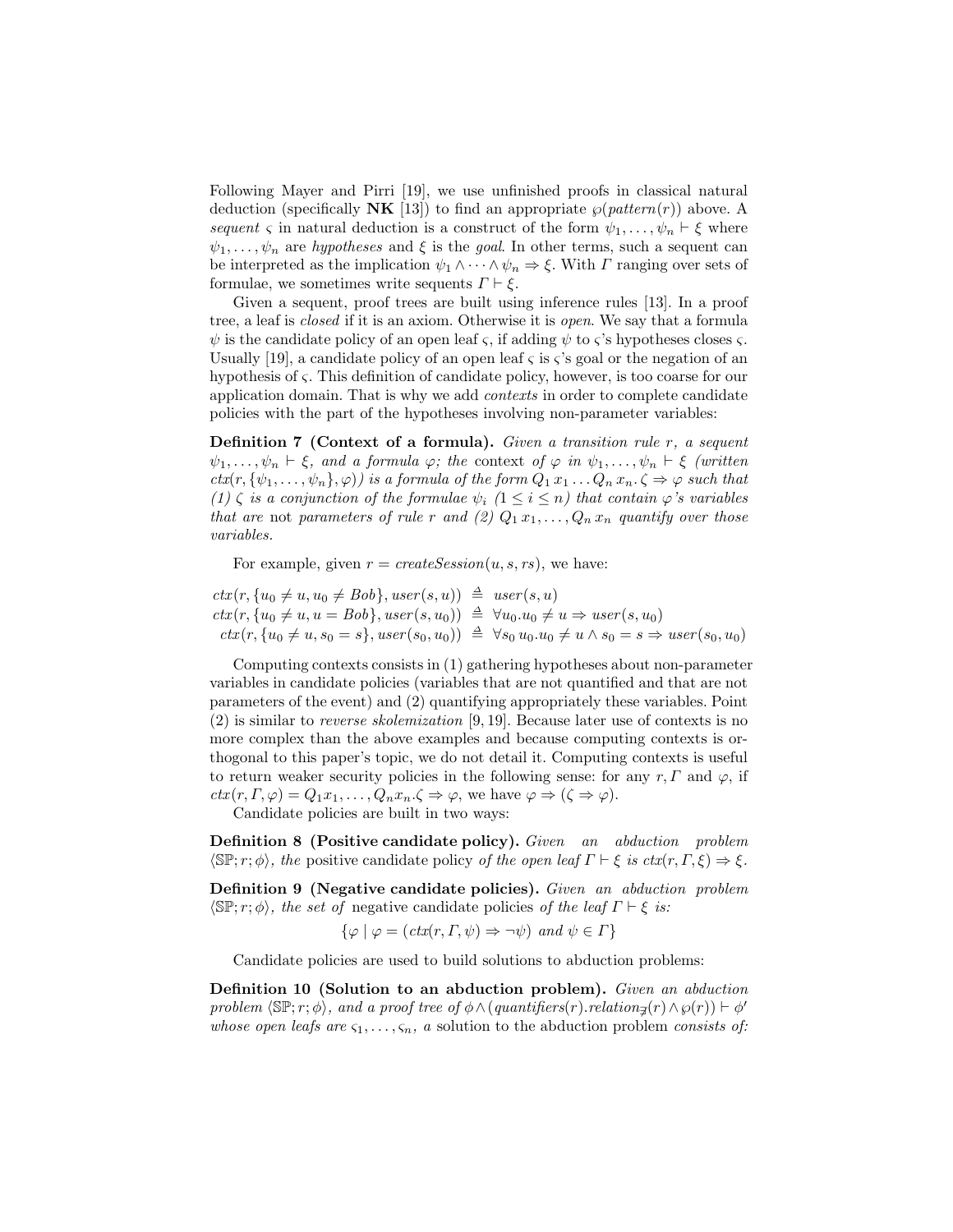- 1. n non-empty sets of formulae  $\Gamma_1,\ldots,\Gamma_n$  such that for any  $1 \leq i \leq n$ ,  $\Gamma_i$  is the set of (positive and negative) candidate policies of leaf  $\varsigma_i$ .
- 2. A choice function  $\epsilon$  such that  $\epsilon(\Gamma_i) \in \Gamma_i$ .

Given those two elements, a policy preserving invariant  $\phi$  when transition r fires in a system  $[\mathbb{SP}, init, r]$  is  $\wp = \{pattern(r) \mapsto \varepsilon(\Gamma_1) \wedge ... \wedge \varepsilon(\Gamma_n)\}.$  This definition generalises straightforwardly to systems with multiple transition rules.

When abducting policies for systems with multiple transitions, we can obtain contradictory policies (such as policy  $\psi$  for an event and policy  $\neg \psi$  for another event). While we provide no way - in this paper - to detect such inconsistent policies (because our approach is per transition), this could be detected by additional semantical checks involving candidate policies abducted for different events. This problem does not harm, however, the soundness of our approach.

**Theorem 1 (Correctness of abduction).** Given a system  $\mathfrak{S} = \mathbb{S} \mathbb{P}$ ,  $init, \tau$ , a solution  $\wp$  to the abduction problem  $\langle \mathbb{SP}; \tau; \phi \rangle$  and a proof that  $\mathfrak{S}'$ 's initial states satisfy invariant  $\phi$  (i.e.  $\mathbb{S} \mathbb{P} \models init \Rightarrow \phi$ ); then  $\mathfrak{S}_{|\wp} \models \Box \phi$ .

While Def. 10 shows how to build a policy preserving an invariant, it can be improved in two ways. First, some candidate policies are not acceptable in our framework and must be filtered out. Second, for abduction to succeed all sets of candidate policies  $\Gamma_1, \ldots, \Gamma_n$  must be *non-empty*. If the brute force method does not allow to close all branches, more candidates have to be found. Sec. 4.2 and Sec. 4.3 tackle these two problems.

#### 4.2 Domain-specific filtering of candidate policies

Because abduction is all about finding good candidate policies, we now define various filtering criteria that exclude "bad" candidates.

The first level of filtering eliminates candidate policies syntactically. Syntactical filtering rules out policies that are unrelated to the transition considered or that constrain the next state. E.g, filtering forbids invariants to be candidate policies, because invariants do not have free variables.

**Definition 11** (Acceptable candidate policy). Formula  $\psi$  is an acceptable candidate policy for the abduction problem  $\langle \mathbb{S}\mathbb{P}; r; \phi \rangle$  iff all the following conditions hold:

- 1. At least one parameter of rule r occurs in  $\psi$  as a free variable.
- 2.  $\psi$  contains a user-defined predicate.
- 3.  $\psi$  contains no primed predicate.

The second level of filtering eliminates candidate policies semantically, because it requires proof search. Intuitively, we should check that a candidate policy  $\psi$  is not a consequence of the transition's action. Otherwise, having this candidate as a policy would mean "require  $\psi$  to be true before setting  $\psi$  to true".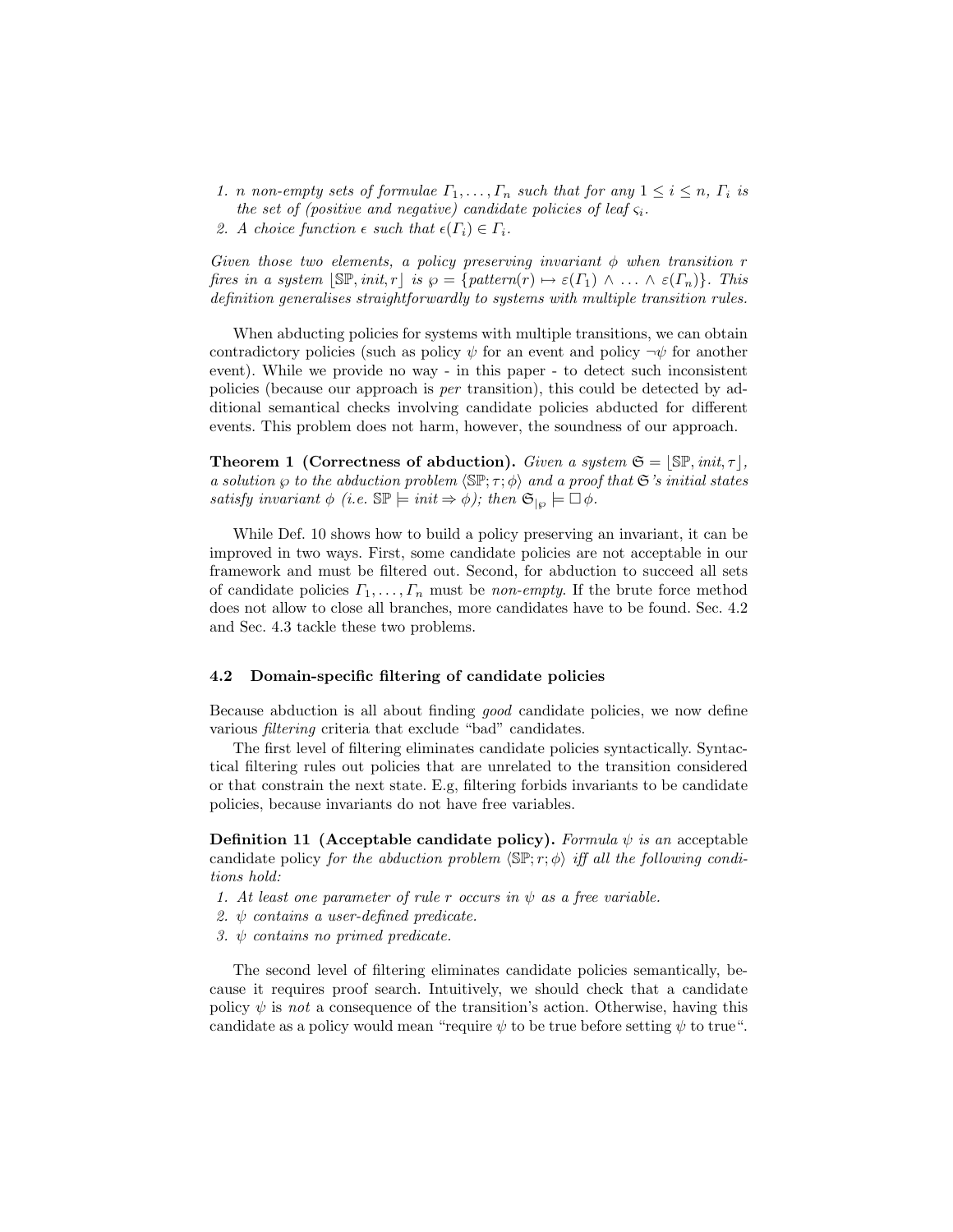**Definition 12 (Good candidate policy).** Formula  $\psi$  is a good candidate policy for the abduction problem  $\langle \mathbb{SP}; r; \phi \rangle$  iff the following formula holds:

 $\neg (quantifiers(r).relation^{updt}_{\vec{\beta}}(r) \Rightarrow \psi')$ 

The two levels of filtering eliminate some candidate policies in Def. 10. Instead of considering all candidates of open leafs, we consider only good candidates. Yet, it is possible to get several good candidates so that some choice must be made. In this case, we order candidate policies to help make this choice.

**Definition 13 (Order on candidate policies).** A choice strategy is a function f whose domain is the set of formulae and whose range is some set  $R$  such that there is a relation  $\leq_{\mathcal{R}}$  such that  $(\mathcal{R}, \leq_{\mathcal{R}})$  is a partial order. We say that  $\psi$ is a better candidate policy than  $\phi$  if  $f(\phi) \leq f(\psi)$ .

A standard order (called minimality  $[19, Sec. 1.1]$ ) is the function f such that  $f(\phi) \leq f(\psi)$  iff  $\phi \vdash \psi$ . While this order is powerful, it is only partial (there are  $\phi$  and  $\psi$  such that  $\phi \nvdash \psi$  and  $\psi \nvdash \phi$ ). Due to our application domain, however, we can provide other orders. For example, cheap total orders include the functions that count the number of free or quantified variables in candidate policies. Intuitively, such orders are useful because - in our application domain - (1) Free variables in candidate policies are parameters of transition rules (e.g.  $u$ , s, and rs in createSession's policy in Fig. 3). Because policies typically constrain parameters of transition rules, best candidate policies maximise the number of free variables. (2) Universally quantified variables occur as arguments of predicates (e.g.  $u_0$  and  $r_0$  in createSession's policy in Fig. 3). Because this often indicates too strong candidate policies, best candidates minimise the number of universally quantified variables. As usual, such orders can be combined. For example, let f (resp. g) be the function of type  $Formula \rightarrow \mathbb{N}$  that counts free (resp. universally quantified) variables in formulae. A cheap and useful order is the syntactical lexicographical order  $\leq_{vars}$  built from f and g:

 $\phi \leq_{vars} \psi$  iff  $f(\phi) < f(\psi)$  or  $(f(\phi) = f(\psi)$  and  $g(\phi) > g(\psi)$ 

Orders on candidate policies may already arise in Def. 10, because the choice function  $\varepsilon$  can be defined in terms of orders. Typically,  $\varepsilon$  must satisfy:  $\forall \Gamma \forall \psi \in$  $\Gamma \in (\Gamma) \leq \psi$ .

#### 4.3 Domain-specific generation of candidate policies

As Def. 10 shows, abduction fails if one open leaf does not have any candidate policy. In this section, we show how to avoid some failures of abduction by generating more candidates than the standard techniques given in Def. 8 (positive candidates) and Def. 9 (negative candidates).

First, we show how our application domain allows the generation of additional negative candidate policies.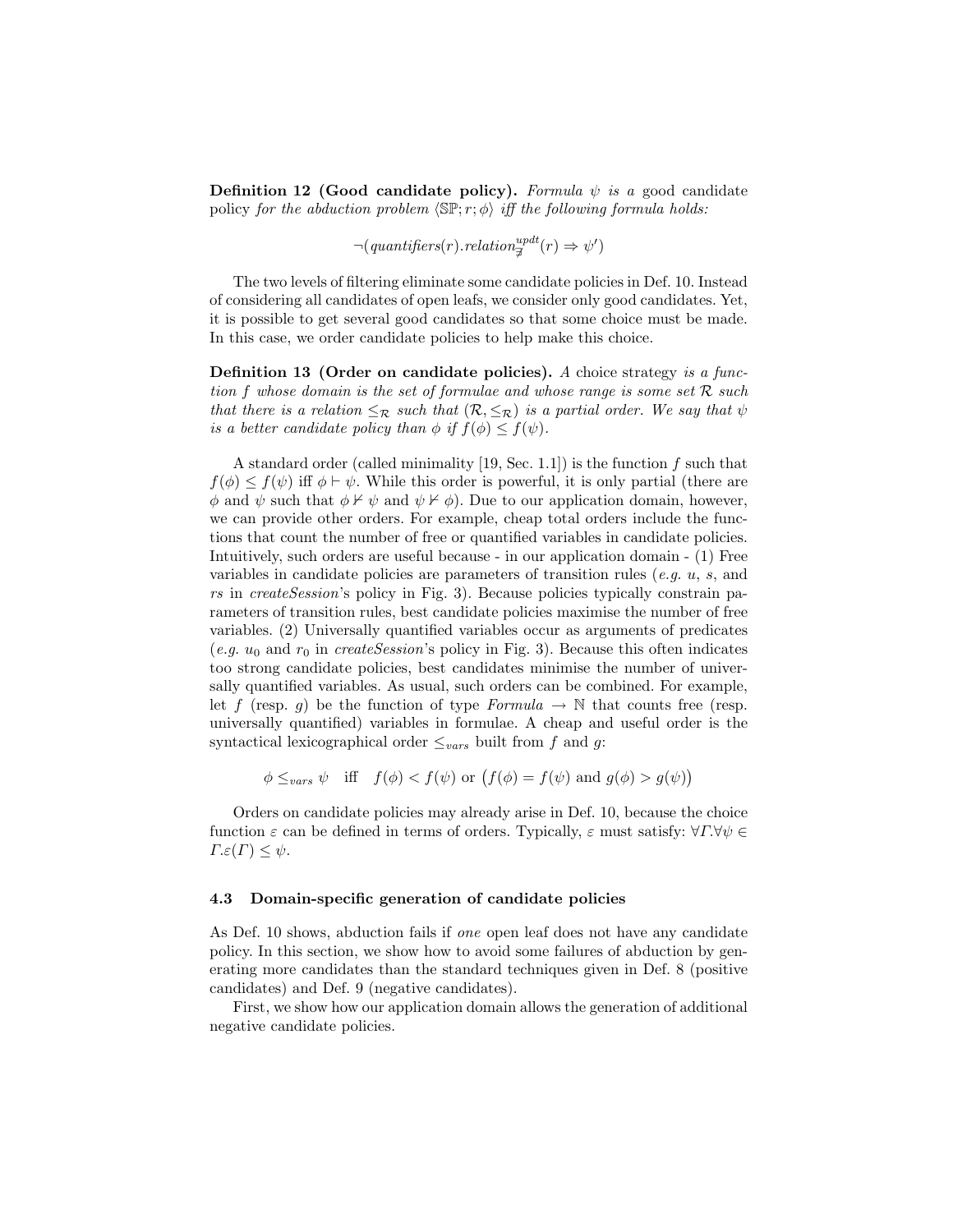Definition 14 (Additional negative candidate policies). Given an abduction problem  $\langle \mathbb{SP}; r; \phi \rangle$  and an open leaf  $\Gamma \vdash \xi$ , the set of negative candidate policies of this leaf is:

$$
\left\{\,\varphi\ \bigg|\ \begin{array}{l}\varphi=(\mathit{ctx}(r,\varGamma,\psi)\Rightarrow\neg\psi),\ \zeta\in\varGamma,\varGamma\Rightarrow\psi\ \mathit{holds},\ \mathit{and}\ \psi\ \mathit{is}\ \zeta\ \mathit{where}\ \mathit{primes}\ \mathit{have}\ \mathit{been}\ \mathit{removed}\end{array}\right\}
$$

Def. 14 tries to "guess" negative candidate policies by removing primes from hypotheses of open leafs. This guessing is motivated by three reasons specific to our application domain. First, hypotheses of sequents often contain primed predicates. This stems from the fact that invariants often have the form  $Q_1 x_1 \ldots Q_n x_n \psi' \Rightarrow \xi'$  where  $Q_1, \ldots, Q_n$  are quantifiers and  $\psi'$  and  $\xi'$  are quantifier free. Because proofs of such formulae typically follow the pattern:

$$
\frac{\psi' \vdash \xi'}{\vdash \psi' \Rightarrow \xi'} \Rightarrow R
$$
\n
$$
\frac{\psi' \vdash \xi'}{\vdash Q_1 x_1 \dots Q_n x_n.\psi' \Rightarrow \xi'} \text{ (Quantifier elimination)}
$$

primed formulae  $(e.g. \psi')$  end up in hypotheses. The second reason that motivates Def. 14 is that candidate policies should contain no primes. The third reason is that formulae obtained after removing primes can often be proved, because - by construction - proof obligations contain equivalences between nonprimed and primed predicates (see Def. 3) as hypotheses.

Second, we show how to generate additional positive candidate policies. To do this, we impose the proof search algorithm to follow a general pattern, which is guided by our application domain. First, let us recall that proof obligations in our framework have exactly this form:

$$
\phi \land (quantifiers(r).relation_{\mathcal{F}}(r) \land \psi) \Rightarrow \phi'
$$

Now, suppose that the invariant  $\phi$  is in prenex form *i.e.* it has the form  $Q_1$   $x_1, \ldots, Q_n$   $x_n \xi$  where  $\xi$  is quantifier free and  $Q_1, \ldots, Q_n \in {\forall, \exists}$ . This is not a restriction, because any first-order formula can be transformed into an equivalent prenex formula. Furthermore, we know that quantifiers $(r)$  is a sequence of existential quantifiers (see Def. 3). Therefore, we impose the proof search to start as follows: (1) remove the top-level implication, (2) remove all quantifiers in front of  $\phi'$ , (3) split the conjunction in the hypotheses, (4) remove all quantifiers in front of *quantifiers(r).relation*  $\chi(r) \wedge \psi$ , and (5) perform case splits on equality and membership between variables introduced in steps 2 and 4.

To help the reader understand this proof strategy, we illustrate it for a transition rule with a single parameter y and the invariant  $\forall x, \overline{x}.\phi$ . We abbreviate relation $\exists (r) \wedge \psi$  by  $\xi$ :

$$
y = x, y \notin \overline{x}, \phi, \xi \vdash \phi' \quad y = x, y \in \overline{x}, \phi, \xi \vdash \phi' \quad y \neq x, y \notin \overline{x}, \phi, \xi \vdash \phi' \quad y \neq x, y \in \overline{x}, \phi, \xi \vdash \phi'
$$
  
\n
$$
\xrightarrow{\phi, \xi \vdash \phi' \text{Step (4)}} \text{Step (5)}
$$
\n
$$
\xrightarrow{\phi, \exists y. \xi \vdash \phi' \text{Step (3)}} \text{Step (3)}
$$
\n
$$
\xrightarrow{\phi \land \exists y. \xi \vdash \forall x, \overline{x}. \phi'} \text{Step (2)}
$$
\n
$$
\xrightarrow{\phi \land \exists y. \xi \vdash \forall x, \overline{x}. \phi'} \text{Step (1)}
$$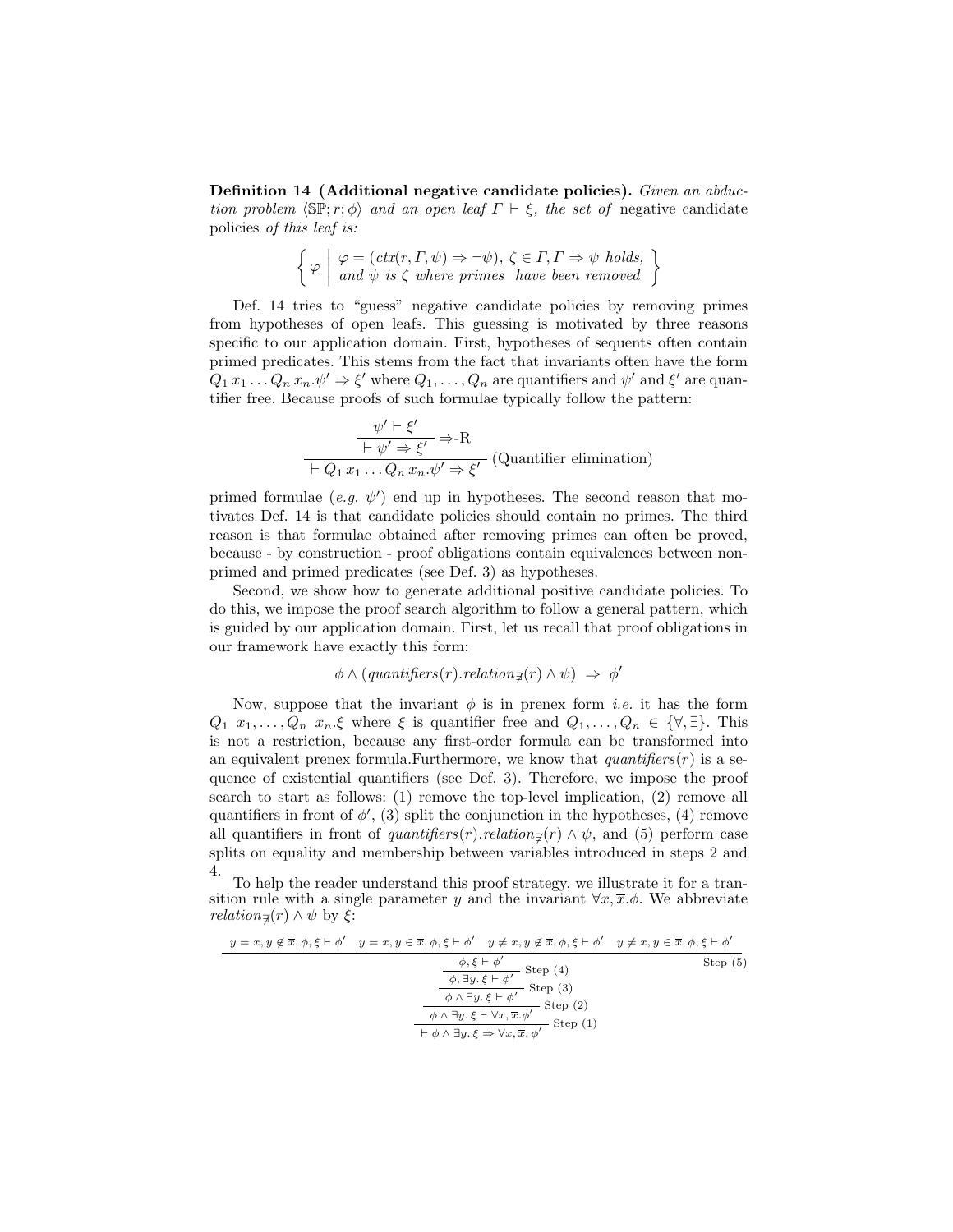Why is this proof search pattern relevant for our application domain ? To answer this question, suppose we want to enforce invariant  $\forall x. p(x)$ . In events that modify the truth value of  $p(y)$  for some y, the proof of the invariant will perform a case split: (1) show that  $p(x)$  holds for any  $x \neq y$  and (2) show that  $p(y)$  holds. Typically, goal (1) follows from the hypotheses that the invariant holds before the event (because the truth value of  $p(x)$  is unchanged in the transition); while goal (2) follows from the policy (because the truth value of  $p(y)$  is changed by the transition). Doing case split in low positions in proof trees impacts abduction in two ways: first, it helps generating good candidate policies, because the generated proof trees distinguish between parameters of the transition rule from other variables; this mirrors the fact that policies constrain differently parameters of transition rules and other variables (as all rules of Fig. 3's RBAC policy exemplify). Second, having case splits in proof trees permits to gather positive candidate policies in lower positions than open leaves, as we detail in the next paragraphs.

To justify how to find additional positive candidate policies, let us consider rule  $\Rightarrow$ -E of the sequent calculus:

$$
\frac{\psi_1,\ldots,\psi_n\vdash\xi\Rightarrow\varphi\qquad\psi_1,\ldots,\psi_n\vdash\xi}{\psi_1,\ldots,\psi_n\vdash\varphi}\Rightarrow\text{-E}
$$

Rule  $\Rightarrow$ -E means: to prove  $\varphi$  when  $\xi \Rightarrow \varphi$  holds, it suffices to prove  $\xi$ . In this inference rule,  $\varphi$  can be seen as the *reason* why  $\xi$  appears as a goal.

Definition 15 (Additional positive candidate policy). Given an abduction problem  $\langle \mathbb{S} \mathbb{P}; r; \phi \rangle$  and an open leaf  $\Gamma \vdash \xi$ , the corresponding positive candidate policy is obtained as follows:

- $-If \, \text{ctx}(r, \Gamma, \xi) \Rightarrow \xi \, \text{ is a good candidate, it is the positive candidate policy.}$
- Otherwise, the positive candidate policy is the goal of the first sequent (below the open leaf and above case splits involving parameters from the transition rule) whose inference rule is  $\Rightarrow$ -E and whose goal is a good candidate policy.

Def. 15 means that if the goal of the open leaf is inappropriate, the algorithm looks for the reason why this branch of the proof tree has been started during proof search and returns this reason as the positive candidate policy.

Collecting positive candidate policies by traversing proof trees from top to bottom can be inadequate if it goes all way down to the root of the proof tree  $(i.e.$  the root's goal is taken as the leaf's positive candidate policy). Because we impose a proof strategy, however, we can stop traversing the proof tree from top to bottom when a case split involving parameters of the transition rule is encountered. This avoids returning the desired invariant as candidate policy. Furthermore, because proof trees occurring above case splits represent radically different cases, candidate policies for a given open leaf should not be chosen below a case split: such a candidate would not be specific to the open leaf's case.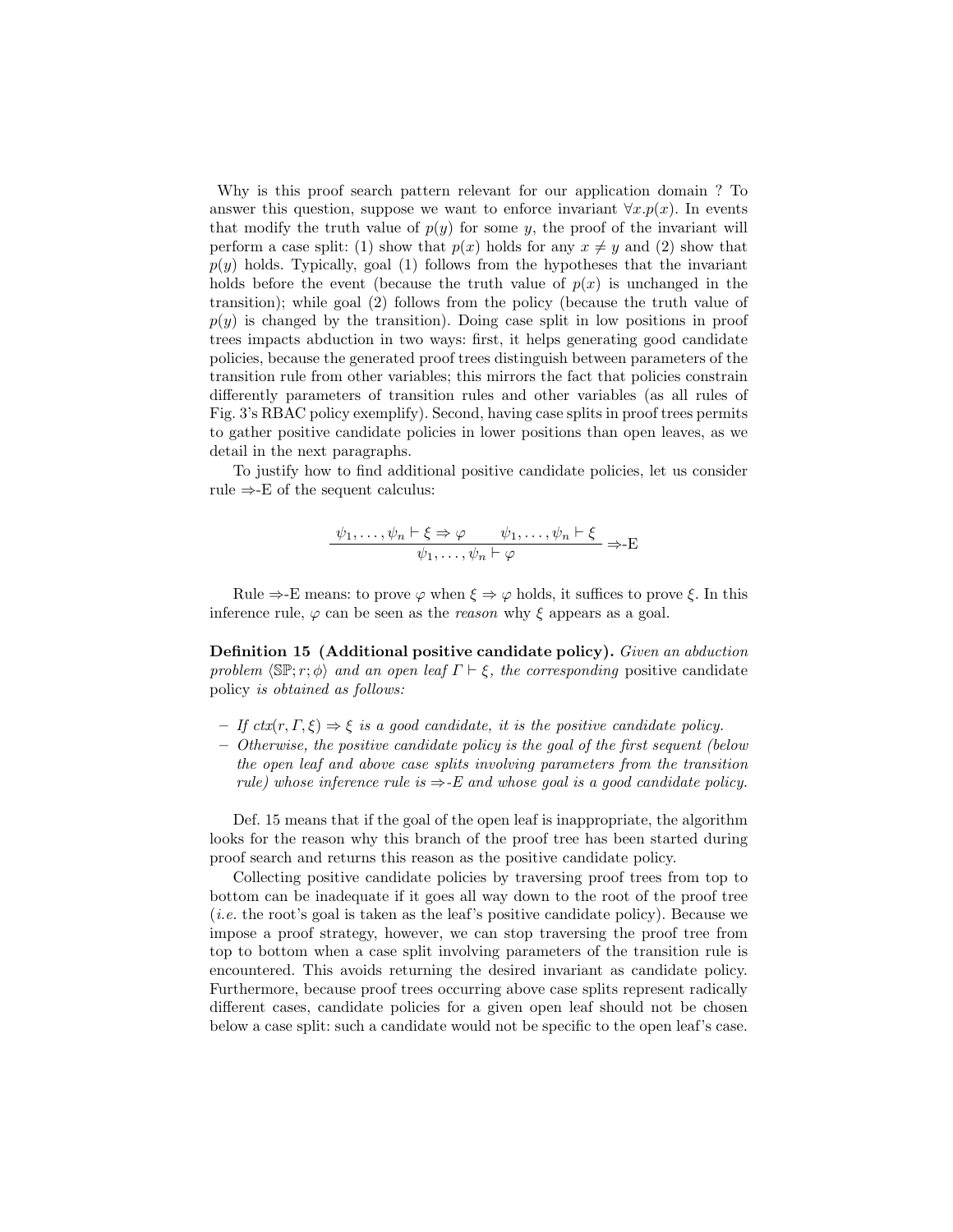#### 5 Case study: Role-based access control systems

We show how to synthesise a policy for event createSession $(u, s, \overline{r})$  that enforces the invariant that activated roles are assigned to users:

$$
\forall s \; u \; r. user(s, u) \land role(s, r) \Rightarrow \text{UR}(u, r)
$$

Given the effect of event createSession $(u, s, \overline{r})$  (it is user $(s, u) \bullet$  role $(s_0, r_0) \mid s_0 =$  $s \wedge r_0 \in \overline{r}$  as shown in Fig. 2), abduction consists in finding  $\psi$  such that:

$$
\forall s_0 \ u_0 \ r_0.user(s_0, u_0) \land role(s_0, r_0) \Rightarrow UR(u_0, r_0) \qquad \} \phi
$$
  
\n
$$
\land \exists u \ s \ \overline{r}.
$$
  
\n
$$
user'(s, u) \land \forall r_0.r_0 \in \overline{r} \Rightarrow role'(s, r_0)
$$
  
\n
$$
\land \forall s_0 \ u_0.s_0 \neq s \lor u_0 \neq u \Rightarrow (user'(s_0, u_0) \Leftrightarrow user(s_0, u_0))
$$
  
\n
$$
\land \forall s_0 \ r_0.s_0 \neq s \lor r_0 \notin \overline{r} \Rightarrow (role'(s_0, r_0) \Leftrightarrow role(s_0, r_0))
$$
  
\n
$$
\land \forall u_0 \ r_0.UR'(u_0, r_0) \Leftrightarrow UR(u_0, r_0)
$$
  
\n
$$
\land \psi
$$
  
\n
$$
\forall s_0 \ u_0 \ r_0.wser'(s_0, u_0) \land role'(s_0, r_0) \Rightarrow UR'(u_0, r_0) \qquad \} \phi'
$$

We detail a classical proof trial of the formula above (see this trial in Coq [1]) that follows all steps of the proof search strategy defined in 4.3. In this example, this strategy transforms the goal into 8 subgoals:

(1) 
$$
hyps \wedge s_0 = s \wedge u_0 = u \wedge r_0 \in \overline{r} \vdash user'(s, u) \wedge role'(s, r_0) \Rightarrow UR'(u, r_0)
$$
  
(2)  $hwp \wedge s_0 = s \wedge u_0 = u \wedge r_0 \notin \overline{r} \vdash user'(s, u) \wedge role'(s, r_0) \Rightarrow UR'(u, r_0)$ 

(2) hyps  $\land s_0 = s \land u_0 = u \land r_0 \notin \overline{r} \vdash user'(s, u) \land role'(s, r_0) \Rightarrow UR'(u, r_0)$ <br>
(8) hyps  $\land s_0 \neq s \land u_0 \neq u \land r_0 \notin \overline{r} \vdash user'(s_0, u_0) \land role'(s_0, r_0) \Rightarrow UR'(u_0, r_0)$ 

We now show how a typical proof trial for subgoal (1) proceeds. In our application domain, a standard proof search strategy is to prove goals containing primed predicates by transforming them into non-primed predicates. This is reasonable, because we have equivalences between primed and nonprimed predicates in hypotheses. This works, because our hypotheses (the invariant and policies) are not-primed. This proof search strategy proceeds as follows on subgoal (1) (where we omit some trivial leafs and where  $\xi$  abbreviates  $s_0 = s \wedge u_0 = u \wedge r_0 \in \overline{r}$ :

| stuck!                                                                                                                           | stuck!                                             |  |  |
|----------------------------------------------------------------------------------------------------------------------------------|----------------------------------------------------|--|--|
| $\phi, hypers, \xi, user'(s, u), role'(s,r_0) \vdash \vert user(s, u) \vert$                                                     | $\cdots \vdash$ $role(s,r_0)$                      |  |  |
| $\wedge$ -I<br>$\phi, hypers, \xi, user'(s, u), role'(s,r_0) \vdash user(s, u) \land role(s,r_0)$<br>$\Rightarrow$ -E and $\phi$ |                                                    |  |  |
| $\phi, hyps, \xi, user'(s, u), role'(s, r_0) \vdash \mid UR(u, r_0)$                                                             |                                                    |  |  |
| $\phi, hypers, \xi, user'(s, u), role'(s,r_0) \vdash \mathit{UR}'(u,r_0)$                                                        | $\Rightarrow$ -E and $hyps[5]$<br>$\Rightarrow$ -1 |  |  |
| $\phi, hyps, \xi \vdash user'(s, u) \land role'(s, r_0) \Rightarrow UR'(u, r_0)$                                                 |                                                    |  |  |

Proof search is stuck in two leafs, because each respective goal is a non-primed predicate, and no hypothesis matches it. We detail how the candidate policies for the left open leaf are obtained (the case of the other leaf is similar). This leaf's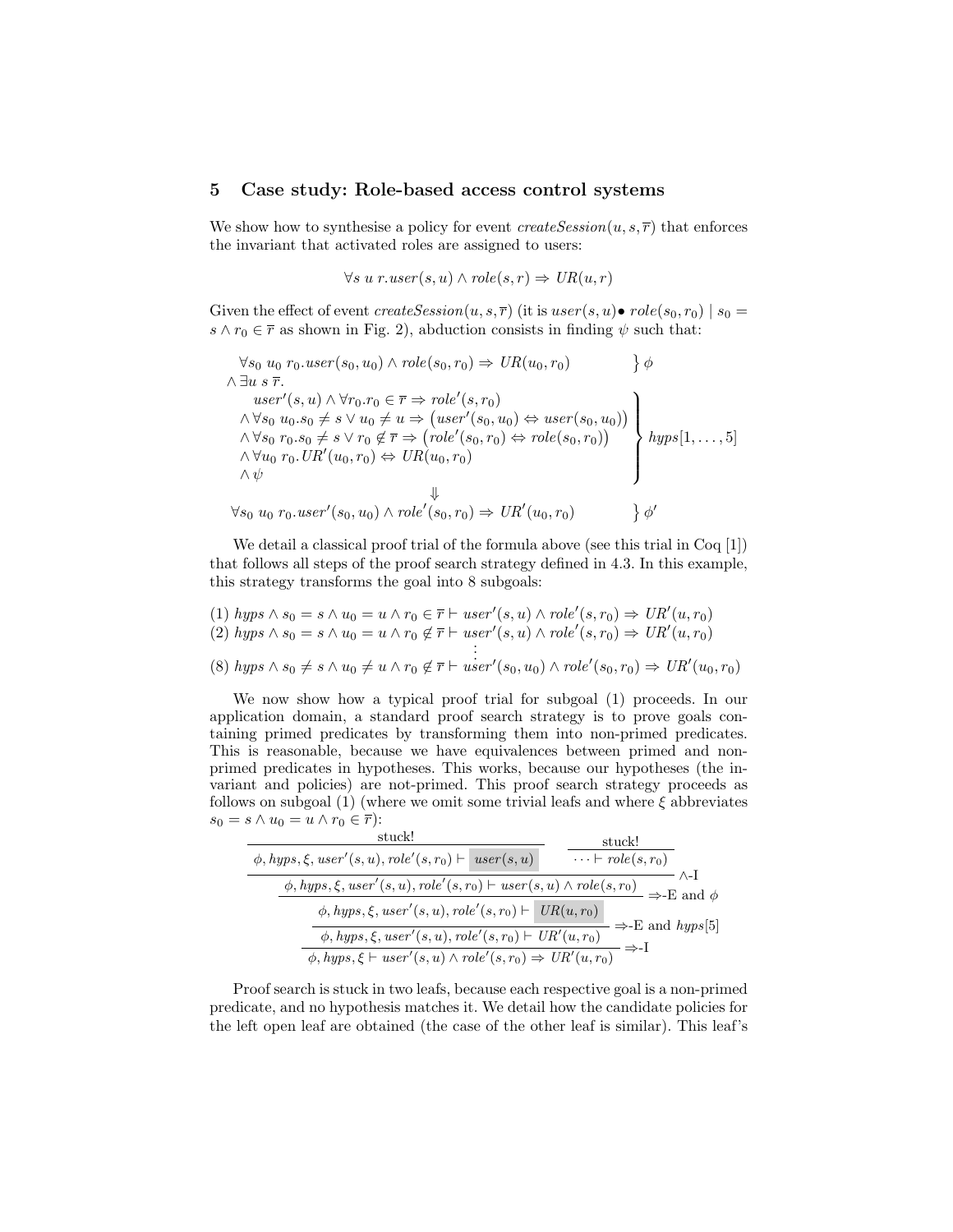goal  $(user(s, u))$  is an acceptable positive candidate: it contains only non-primed user-defined predicates and two variables of the event  $(s \text{ and } u)$ . It is not, however, a good candidate, because it is incompatible with *createSession*'s actions: createSession sets user(s, u) to true. Incompatibility is detected by proving the following formula (where moustaches refers to Def. 12 to show how the sequent is built systematically):

$$
\neg \overbrace{\exists u \ s \ \overline{r}}^{quantifiers(createSession(u,s,\overline{r}))} \overbrace{user'(s,u) \land \forall r_0.r_0 \in \overline{r} \Rightarrow role'(s,r_0) \Rightarrow user'(s,u)}
$$

Because the candidate policy  $user(s, u)$  is not a good one, we use Def. 15 to look for other candidates in lower positions in the proof tree (as indicated by grey background). Because the positive candidate policy  $\forall r_0. r_0 \in \overline{r} \Rightarrow \text{UR}(u, r_0)$ (built from the goal  $UR(u, r_0)$  and the goal's context) (1) is under an application of rule  $\Rightarrow$ -E and (2) is a good candidate, it is returned by the algorithm.

This closes subgoal (1). However, the proof is stuck in subgoal (2) in the same position as subgoal (1): the resulting proof tree is the same except that  $\xi$ abbreviates  $s_0 = s \wedge u_0 = u \wedge r_0 \notin \overline{r}$ . In this subgoal, the positive candidate policy  $\forall r_0.r_0 \notin \overline{r} \Rightarrow \text{UR}(u, r_0)$  is produced. In addition, negative candidates are found. Because  $user'(s, u)$  and  $role'(s, r_0)$  occur in the leaf's hypotheses; the provability of user(s, u) and role(s, r<sub>0</sub>) are checked (as in Def. 14). Because role(s, r<sub>0</sub>) is provable and is good, the negative candidate policy  $\forall r_0.r_0 \notin \overline{r} \Rightarrow \neg role(s, r_0)$  is produced. To recap, after abducting the constraint  $\forall r_0.r_0 \in \overline{r} \Rightarrow \text{UR}(u, r_0)$  for goal (1), one of the two candidate policies below should be chosen for goal (2):

$$
\forall r_0.r_0 \notin \overline{r} \Rightarrow \text{UR}(u, r_0) \quad \text{or} \quad \forall r_0.r_0 \notin \overline{r} \Rightarrow \neg \text{role}(s, r_0)
$$

Because choosing the first candidate policy would make the constraint equivalent to  $\forall r_0 \, \text{UR}(u, r_0)$  (which is very restrictive), it indicates that the second candidate should be chosen. Sec. 4's syntactical order  $\leq_{vars}$  selects the good candidate if we use the already abducted constraint, because the following holds:

$$
\begin{pmatrix}\n\forall r_0.r_0 \in \overline{r} \Rightarrow \text{UR}(u, r_0) \\
\wedge \forall r_0.r_0 \notin \overline{r} \Rightarrow \text{UR}(u, r_0)\n\end{pmatrix} \leq_{vars} \begin{pmatrix}\n\forall r_0.r_0 \in \overline{r} \Rightarrow \text{UR}(u, r_0) \\
\wedge \forall r_0.r_0 \notin \overline{r} \Rightarrow \text{role}(s, r_0)\n\end{pmatrix}
$$

Choosing the second candidate policy and completing the proof leads to abduct two candidates:  $\forall u_0 \ r_0.u_0 \neq u \land r_0 \in \overline{r} \Rightarrow \text{UR}(u_0, r_0)$  and  $\forall u_0.u_0 \neq u \Rightarrow$  $\neg user(s, u_0)$ . The second candidate (which is the "good" one) is automatically selected by the order  $\leq_{vars}$ . This third abduction step suffices to finish the proof. Finally, the abducted constraint for *createSession* is the formula  $\psi$  below while the formula  $\xi$  is the constraint given in Fig. 3:

$$
\forall r_0. r_0 \in \overline{r} \Rightarrow \text{UR}(u, r_0) \qquad \forall r_0. r_0 \in \overline{r} \Rightarrow \text{UR}(u, r_0) \n\land \forall r_0. r_0 \notin \overline{r} \Rightarrow \neg \text{role}(s, r_0) \qquad \xi \triangleq \land \forall r_0. \neg \text{role}(s, r_0) \n\land \forall u_0. u_0 \neq u \Rightarrow \neg \text{user}(s, u_0) \qquad \land \forall u_0. \neg \text{user}(s, u_0)
$$

While the two constraints are close, they are not equivalent. The  $\xi$  constraint entails the abducted constraint  $\psi$  (hence the abducted constraint is less restrictive). The difference is that the abducted constraint allows a user  $u$  to open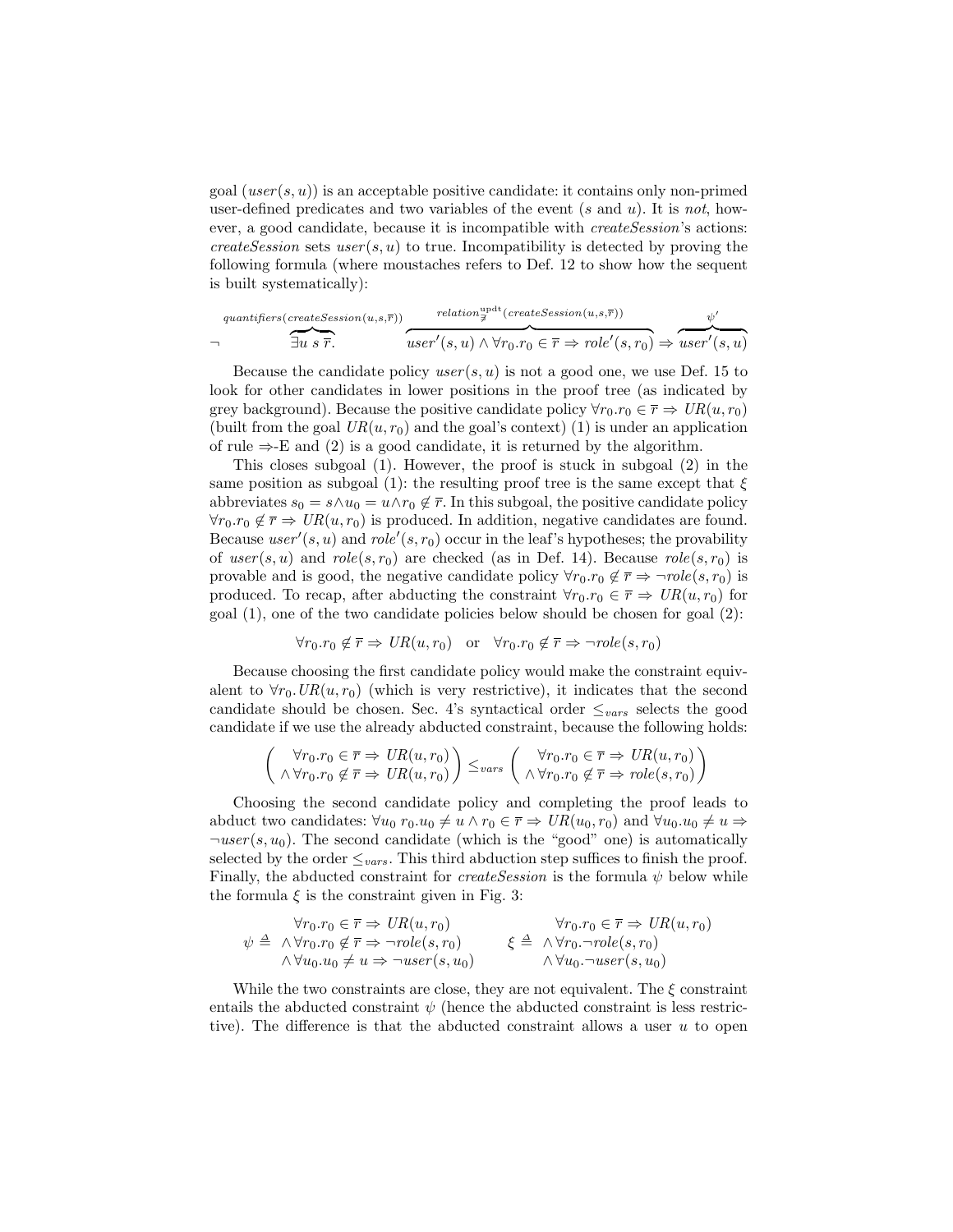twice session s:  $\psi$  does not imply  $\neg$ user $(s, u) \wedge \forall r_0.\neg$ role $(s, r_0)$ . On the contrary  $\xi$  implies  $\neg user(s, u) \wedge \forall r_0.\neg role(s, r_0)$  (*i.e.*  $\xi$  requires u not to have opened s before). The difference between the abducted constraint and the human-written constraint, however, is not a defect of our abduction algorithm. The difference stems from the invariant used to guide abduction: this invariant does not forbid a user to open a session multiple times. We cannot, however, express the invariant that users are forbidden to open a session multiple times, because it is a two states properties. To support such invariants, we need temporal reasoning (at least the X operator).

This Section's examples as well as middle-size additional examples are available online [1]. These experiments validate our choice of heuristics.

#### 6 Related Work and Conclusion

Related work. Among a rich literature on security policies (see for instance [10] for policy specification languages), our specification framework is in the line of logic-based languages providing a well-understood formalism, amenable to verification, proof and analysis. Close frameworks based on Datalog are [11] and [5]. In [11] security properties are analysed using model checking formulae in first-order temporal logic and in [5], sequences of user actions are analysed with a proof system.

Concerning invariant verification, the closest related work is Lamport's TLA [16, 20]. First, like in TLA, the effects of transitions (*i.e.* actions) are expressed with first-order formulae. Second, our rules for proving invariants (in Sec. 3) are similar to TLA's rules. But contrary to TLA, we do not allow users to write arbitrary first-order formula as actions: users have to write actions using  $p(\overline{y}) | \phi$ and  $\neg q(\overline{z}) | \psi$  predicates. This permits to have well-structured relations between two consecutive states. Such well-structured relations simplify the presentation of our abduction algorithm (see *e.g.* the use of *relation*<sup>updt</sup> in Def. 12). Furthermore, our language of actions induce relations in first-order logic with equality and set theory, while TLA's relations contain non-standard operators  $(e,q,[17, p. 3])$  to express changes to the interpretation of predicates. Another difference is that, in TLA, security policies would be specified as part of actions. Consequently, in TLA, plug-in different security policies and comparing them (for a single system) is not as easy as in our approach.

Concerning abduction, the closest related work is [19]'s abduction algorithm for first-order logic. Like Mayer and Pirri, our abduction algorithm uses proof trees in sequent calculi. However, while Mayer and Pirri's algorithm gathers positive justifications by inspecting solely opened leafs, our algorithm has a top to bottom strategy: it first gathers positive justifications in opened leafs; but it can also recursively inspect goals in lower positions in the proof tree. Another crucial difference is that our application domain allows us to define criteria (Defs. 11 and 12) to filter out undesirable explanations and to classify possible explanations.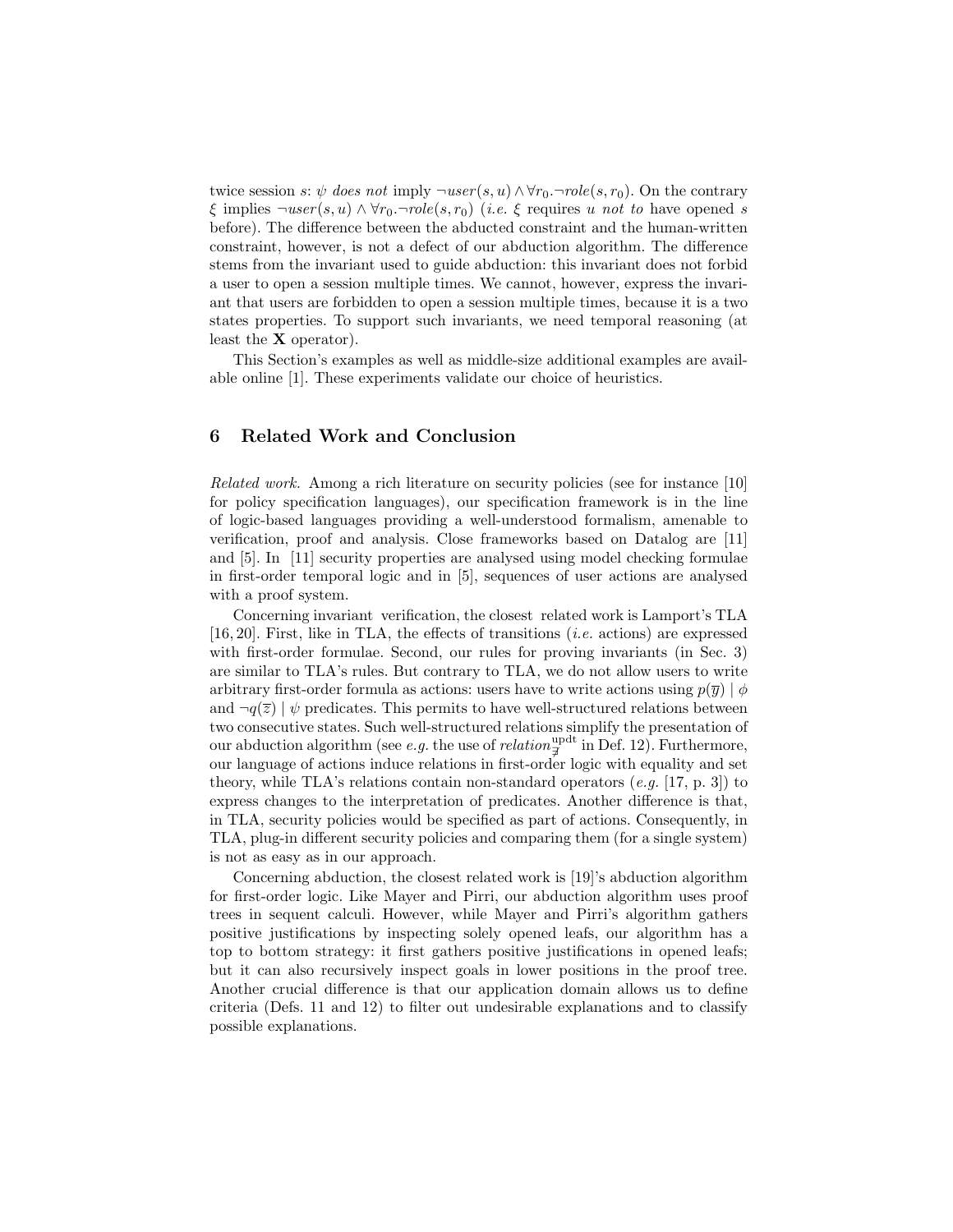The literature on abduction for logic programs is consequent (see  $[14, 23, 4,$ 6, 25] and [15] for a survey). These works use techniques that do not fit our setting of first-order logic and sequent calculi. Abduction for logic programs has good termination and completeness result which cannot be achieved in firstorder logic. Russo et al. [23] use abductive logic programming to detect violation of invariants in event-based systems. Contrary to us, they use abduction in "refutation mode", where abducted formulae represent possible violations of invariants which can be used to modify either the system or the faulty invariant. To our knowledge, the only other work on abduction for security policies is by Becker *et al.* [6] who use abduction for various applications: to write and debug policies, to explain to users when access is denied, and to compute missing credentials automatically. While the first application is close to ours; Becker et al. do not use invariants to guide abduction and they do not tune abduction with domain-specific hypotheses like we do.

Further work and Conclusion. First, we presented a framework to specify transition systems restricted by security policies, based on first-order logic. The framework is modular in the sense that the system and the policy that restricts its transitions are given separately, but using a common language. This gives the possibility to plug-in different security policies and to compare them.

Second, we proposed an abduction algorithm that infers security policies by using invariants as guides. These invariants are expressing security properties. We showed how the specification formalism of transition systems restricted by policies is appropriate to policy synthesis. From the logical point of view, the specificities of this application domain naturally induces both syntactic heuristics and a proof search methodology that allowed us to tune abduction. We have shown how to filter out explanations not suitable as security policies and how to generate additional candidates for possible security policies.

Contrary to most previous work on abduction, our approach is based on firstorder logic instead of logic programming. Indeed decidability and complexity results are harder to obtain, but first-order logic is standard to specify systems, used for instance in TLA [16] or B [3]. While we do not want to stick to a specific framework, our algorithm could be adapted without significant effort to infer part-of TLA's actions and to infer part-of B's preconditions.

Future work includes evaluating the quality of our heuristics. This is complex, because these heuristics depend on the proof search strategy, on the way proof trees are inspected, and on the choice criteria between candidate explanations. For that, we plan to implement the abduction algorithm in existing theorem provers. This is handy in interactive theorem provers such as Coq [2] or Isabelle [21] that provide rich interfaces to inspect the proof's state. The algorithm can also be implemented in automatic theorem provers for first-order logic based on tableau or sequent calculi [22, 7].

Another advantage of the synthesis approach is its incremental feature. In this paper, for clarity, we used only one invariant to guide abduction. In practice, however, systems often have to ensure multiple, often unrelated invariants. Our abduction algorithm can be easily made incremental to allow multiple invariants.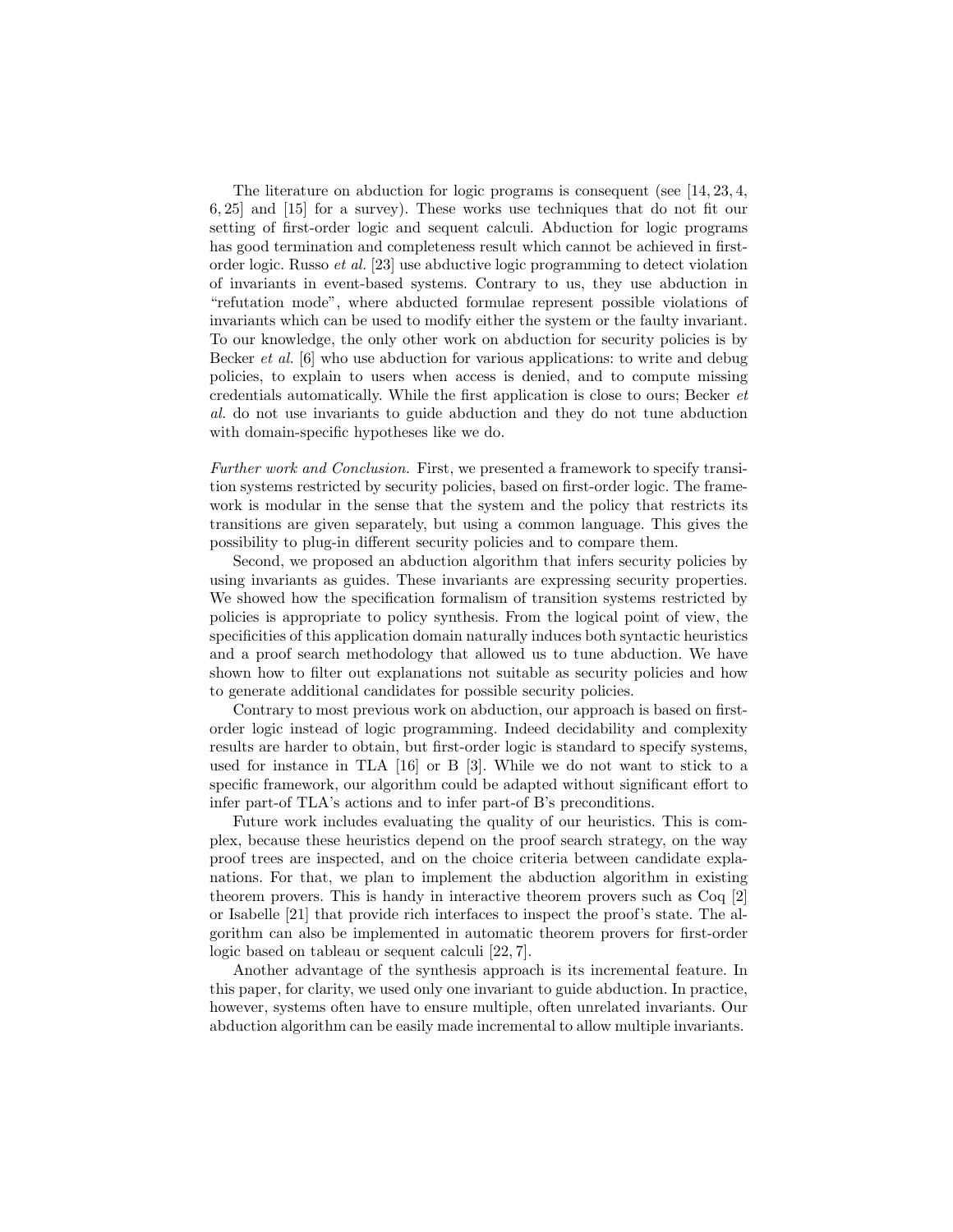Acknowledgements. We are very grateful to Émilie Balland and Paul Brauner, both for their careful reading of this paper and their numerous suggestions that helped improving our work. We also thank Katsumi Inoue for his detailed answers to our technical questions.

#### References

- 1. Examples of abduction with Coq [2]: http://www-sop.inria.fr/everest/ Clement.Hurlin/abduction.tgz
- 2. The Coq proof assistant: http://coq.inria.fr
- 3. Abrial, J.R.: The B-Book: Assigning Programs to Meanings. Cambridge University Press (1996)
- 4. Alrajeh, D., Ray, O., Russo, A., Uchitel, S.: Using abduction and induction for operational requirements elaboration. Journal of Applied Logic 7(3), 275–288 (2009), special issue: Abduction and Induction in Artificial Intelligence
- 5. Becker, M.Y., Nanz, S.: A logic for state-modifying authorization policies. In: European Symposium On Research In Computer Security. Lecture Notes in Computer Science, vol. 4734, pp. 203–218. Springer-Verlag (2007)
- 6. Becker, M.Y., Nanz, S.: The role of abduction in declarative authorization policies. In: Symposium on Practical Aspects of Declarative Languages. Lecture Notes in Computer Science, vol. 4902, pp. 84–99 (2008)
- 7. Bonichon, R., Delahaye, D., Doligez, D.: Zenon : An extensible automated theorem prover producing checkable proofs. In: Dershowitz, N., Voronkov, A. (eds.) Logic for Programming Artificial Intelligence and Reasoning. vol. 4790, pp. 151–165. Springer-Verlag (2007)
- 8. Bourdier, T., Cirstea, H., Jaume, M., Kirchner, H.: Formal Specification and Validation of Security Policies (2010), submitted to the Brazilian Symposium on Formal Methods.
- 9. Cox, P.T., Pietrzykowski, T.: A complete, nonredundant algorithm for reversed skolemization. In: Bibel, W., Kowalski, R.A. (eds.) Conference on Automated Deduction. Lecture Notes in Computer Science, vol. 87, pp. 374–385. Springer-Verlag (1980)
- 10. Damianou, N.C., Bandara, A.K., Sloman, M.S., Lupu, E.C.: A survey of policy specification approaches. Tech. rep., Imperial College of Science Technology and Medicine (2002)
- 11. Dougherty, D.J., Fisler, K., Krishnamurthi, S.: Specifying and reasoning about dynamic access-control policies. In: International Joint Conference on Automated Reasoning. Lecture Notes in Computer Science, vol. 4130, pp. 632–646 (2006)
- 12. Ferraiolo, D., Kuhn, D.R., Chandramouli, R.: Role-based access control. Computer security series, Artech House (2003)
- 13. Gentzen, G.: Untersuchungen über das logische Schließen. Mathematical Zeitschrift 39, 176–210 (1934)
- 14. Kakas, A.C., Kowalski, R.A., Toni, F.: Abductive logic programming. Journal of Logic and Computation 2(6), 719–770 (1992)
- 15. Kakas, A.C., Kowalski, R.A., Toni, F.: The role of abduction in logic programming. Handbook of Logic in Artificial Intelligence and Logic Programming 5, 235–324 (1998)
- 16. Lamport, L.: The temporal logic of actions. ACM Transactions on Programming Languages and Systems 16(3), 872–923 (1994)